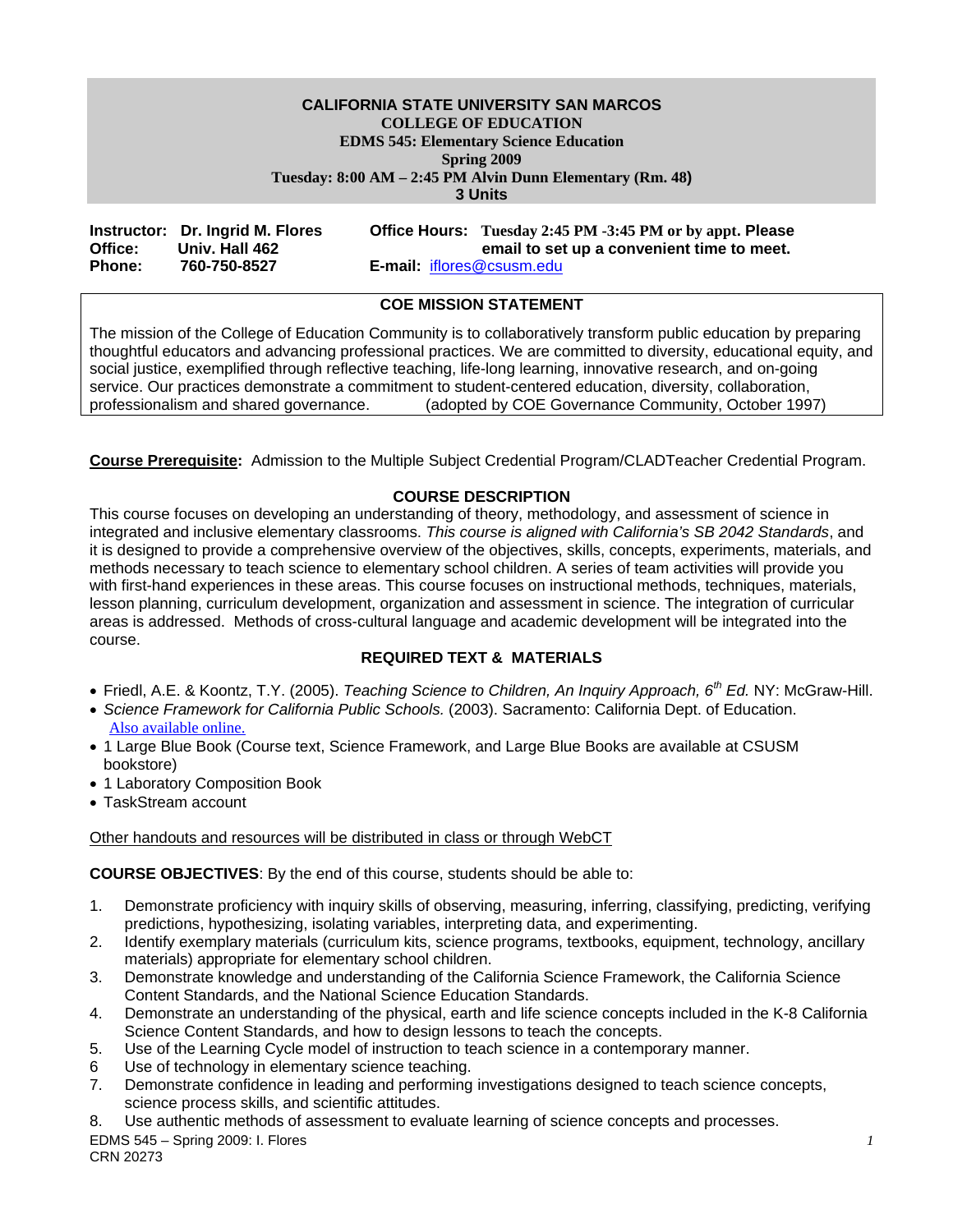- 9. Design of an elementary science teaching year-long unit.
- 10. Practice strategies to include all students in science (linguistically and culturally diverse, students with disabilities and other students with special needs).

#### **INFUSED COMPETENCIES**

#### **Special Education**

Consistent with the intent to offer a seamless teaching credential in the College of Education, this course will demonstrate the collaborative infusion of special education competencies that reflect inclusive educational practices.

#### **Authorization to Teach English Learners**

This credential program has been specifically designed to prepare teachers for the diversity of languages often encountered in California public school classrooms. The authorization to teach English learners is met through the infusion of content and experiences within the credential program, as well as additional coursework. Students successfully completing this program receive a credential with authorization to teach English learners. (Approved by CCTC in SB 2042 Program Standards, August '02)

#### **Technology**

This course infuses technology competencies to prepare candidates to use technologies, emphasizing their use in both teaching practice and student learning. Students are expected to demonstrate competency in the use of various forms of technology (i.e. word processing, electronic mail, WebCT 6, use of the Internet, and/or multimedia presentations). Specific requirements for course assignments with regard to technology are at the discretion of the instructor. Most assignments will be submitted in hard copy to the instructor, and some specific assignments will also be submitted on WebCT. Keep a digital copy of all assignments for use in your teaching portfolio.

You must use your WebCT email account for this class. The best way to contact me is by WebCT e-mail.

#### **STUDENT LEARNING OUTCOMES**

#### **Teacher Performance Expectation (TPE) Competencies**

The course objectives, assignments, and assessments have been aligned with the CTC standards for the Multiple Subject Credential. This course is designed to help teachers seeking a California teaching credential to develop the skills, knowledge, and attitudes necessary to assist schools and district in implementing effective programs for all students. The successful candidate will be able to merge theory and practice in order to realize a comprehensive and extensive educational program for all students.

#### **California Teacher Performance Assessment (CalTPA)**

Beginning July 1, 2008 all California credential candidates must successfully complete a state-approved system of teacher performance assessment (TPA), to be embedded in the credential program of preparation. At CSUSM this assessment system is called the CalTPA or the TPA for short.

To assist your successful completion of the TPA, a series of informational seminars are offered over the course of the program. TPA related questions and logistical concerns are to be addressed during the seminars. Your attendance to TPA seminars will greatly contribute to your success on the assessment.

Additionally, COE classes use common pedagogical language, lesson plans (lesson designs), and unit plans (unit designs) in order to support and ensure your success on the TPA and more importantly, in your credential program.

The CalTPA Candidate Handbook, TPA seminar schedule, and other TPA support materials can be found on the COE website provided at the website provided: http://www.csusm.edu/coe/CalTPA/ProgramMaterialsTPA.html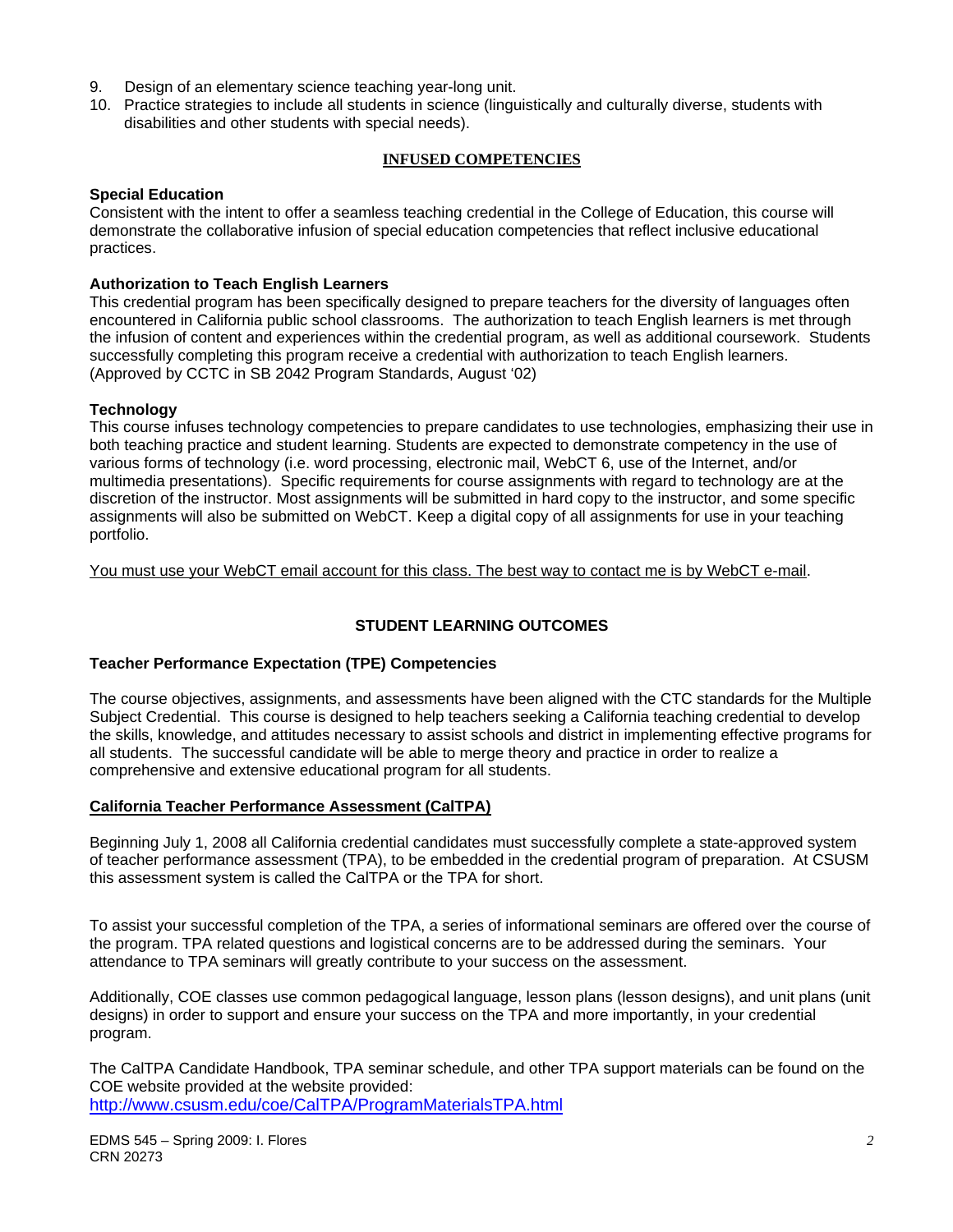#### **COURSE POLICIES**

#### **Attendance Policy**

Due to the dynamic and interactive nature of courses in the College of Education, all students are expected to attend all classes and participate actively. Absences and late arrivals/early departures will affect the final grade. At a minimum, students must attend more than 80% of class time, or s/he may not receive a passing grade for the course at the discretion of the instructor. Individual instructors may adopt more stringent attendance requirements. Should the student have extenuating circumstances, s/he should contact the instructor as soon as possible.

For this class, **if you are absent 1 class session, your highest possible grade is a "B". If you are absent more than one class session, your highest possible grade is a "C+". Late arrivals and early departures**  will lower your course grade. For every two times that you are late and/or leave early, your course grade will be lowered by one letter grade. If you have an emergency, or very extenuating circumstances, please see the instructor to make arrangements accordingly. Absences do not change assignment due dates. If you find that you cannot attend class due to an emergency or very extenuating circumstances, email any due assignments by the start of the class session it is due. NOTE: With few exceptions, late assignments will not be accepted.

#### **Writing Requirement**

In keeping with the All-University Writing Requirement, all 3-unit courses must have a writing component of at least 2,500 words (approximately 10 pages), which can be administered in a variety of ways. Writing requirements for this course will be met as described in the assignments.

#### **Computer Use During Class Sessions**

You are welcome to use a laptop computer in class when working on class assignments, for example. However, you will need to save checking email or other personal computer use for time outside of class. Most students find it disruptive when they are focusing on class activities or listening to presentations and can hear keyboarding in the classroom. Your kind consideration is greatly appreciated by all!

#### **Electronic Communication Protocol:**

Electronic correspondence is a part of your professional interactions. If you need to contact the instructor, e-mail is often the easiest way to do so. It is my intention to respond to all received e-mails in a timely manner. Please be reminded that e-mail and on-line discussions are a very specific form of communication, with their own nuances and etiquette. For instance, electronic messages sent in all upper case (or lower case) letters, major typos, or slang, often communicate more than the sender originally intended. With that said, please be mindful of all e-mail and on-line discussion messages you send to your colleagues, to faculty members in the College of Education, or to persons within the greater educational community. All electronic messages should be crafted with professionalism and care.

Things to consider:

- Would I say in person what this electronic message specifically says?
- How could this message be misconstrued?
- Does this message represent my highest self?
- Am I sending this electronic message to avoid a face-to-face conversation?

In addition, if there is ever a concern with an electronic message sent to you, please talk with the author in person in order to correct any confusion.

#### **Person-First Language**

Use "person-first" language in all written and oral assignments and discussions (e.g., "student with autism" rather than "autistic student"). Disabilities are not persons and they do not define persons, so do not replace personnouns with disability-nouns. Further, emphasize the person, not the disability, by putting the person-noun first.

#### **Students With Disabilities Requiring Reasonable Accommodations**

Students are approved for services through the Disabled Student Services Office (DSS). This office is located in Craven Hall 5205, and can be contacted by phone at (760) 750-4905, or TTY (760) 750-4909. Students authorized by DSS to receive reasonable accommodations should meet with their instructor during office hours or, in order to ensure confidentiality, in a more private setting.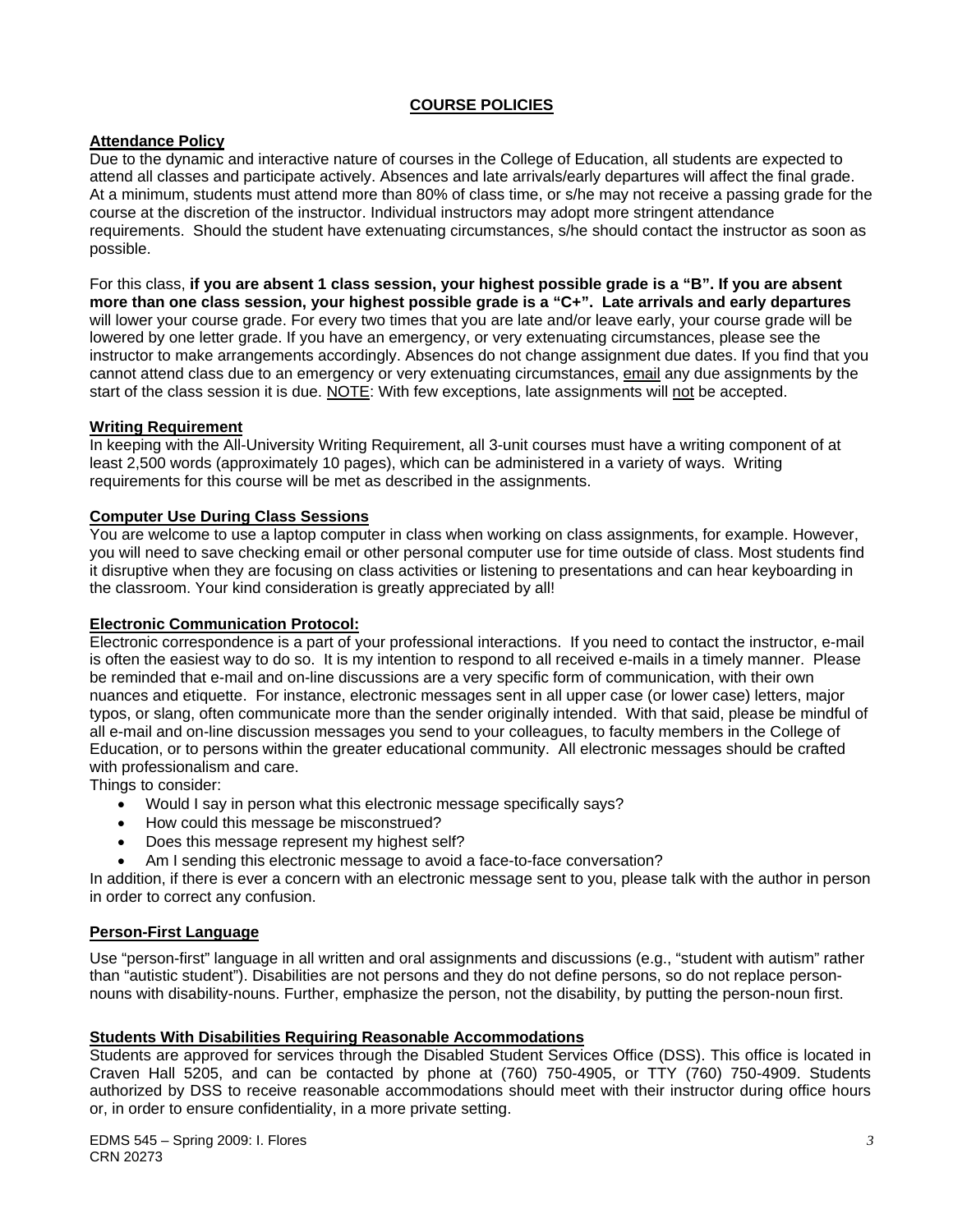#### **CSUSM Academic Honesty Policy**

"Students will be expected to adhere to standards of academic honesty and integrity, as outlined in the Student Academic Honesty Policy in the CSUSM University Catalog. All written work and oral assignments must be original work. All ideas/materials that are borrowed from other sources must have appropriate references to the original sources. Any quoted material should give credit to the source and be punctuated with quotation marks.

Students are responsible for honest completion of their work including examinations. There will be no tolerance for infractions. If you believe there has been an infraction by someone in the class, please bring it to the instructor's attention. The instructor reserves the right to discipline any student for academic dishonesty in accordance with the general rules and regulations of the university. Disciplinary action may include the lowering of grades and/or the assignment of a failing grade for an exam, assignment, or the class as a whole." In addition, all incidents of academic dishonesty will be reported to the Dean of Students.

#### **Plagiarism**

It is expected that each student will do his/her own work, and contribute equally to group projects and processes. Plagiarism or cheating is unacceptable under any circumstances. If you are in doubt about whether your work is paraphrased or plagiarized, see the Plagiarism Prevention for Students website http://library.csusm.edu/plagiarism/index.html. If there are questions about academic honesty, please consult the

University catalog.

#### **COURSE TOPICS OUTLINE**

The Nature of Science The Learning Cycle Model of Teaching Learning Cycle Science Lesson Demonstrations Writing Objectives for Student Learning Developing Essential Questions Writing Science Concept Definitions CA Science Content Standards Grades K-8 California Science Framework SDAIE Strategies in Science: Teaching Science to English Learners Infusing Writing Activities in Science Lessons Science Curriculum Kits and State Approved Texts Science Process Skills and Scientific Attitudes Current Issues in Science Education Infusing Technology into Science Teaching Authentic Assessments in Science Science Projects, Student Research, Science Fairs Safety in the Science Class Inclusion and Teaching Science to Students with Special Needs Concept Mapping Benchmarks and the National Science Education Standards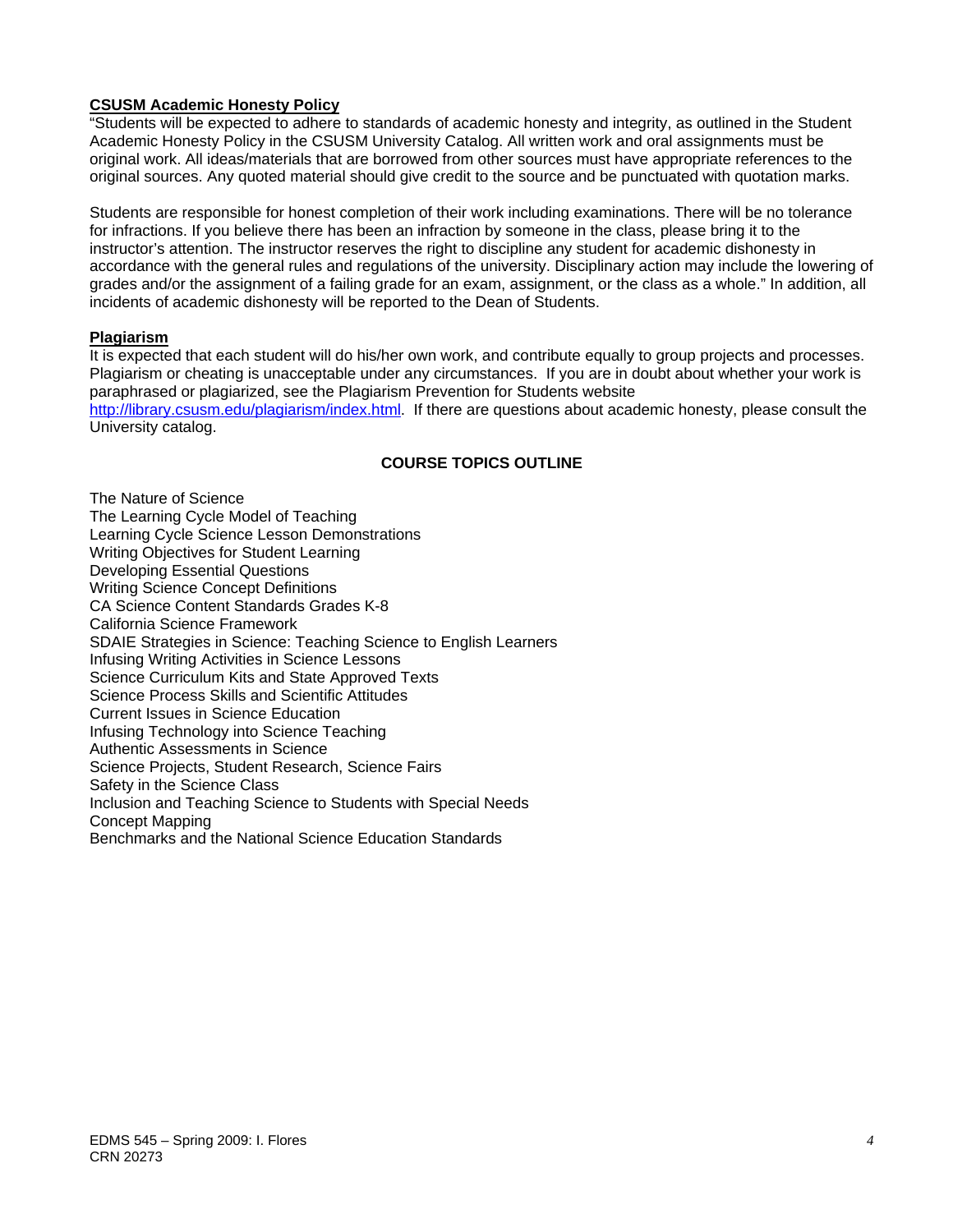#### **COURSE REQUIREMENTS/ASSIGNMENTS**

Each written assignment is expected to have a clear organizational presentation and be free of grammar, punctuation and spelling errors. There will be a reduction in points for the above mentioned errors. Late assignments are not accepted. Prepare carefully for class, and be ready to discuss readings and assignments thoughtfully. Note the Description of Exemplary Students at the end of this syllabus.

| 1. Active Participation and Collaboration (all or nothing credit given)             | 5%         |
|-------------------------------------------------------------------------------------|------------|
| 2. Concept Maps (2) - Individual                                                    | 5%         |
| 3. California Science Framework and Standards Tasks and Presentation - Indiv. & Grp | 10%        |
| 4. Learning Cycle Hands-on Science Lesson Design & Presentation - Group             | <b>20%</b> |
| 5. Learning Cycle Lesson Reflections- Individual                                    | 10%        |
| 6. Science Fair Exploratorium Lesson and Presentation - Group                       | 15%        |
| 7. Learning Cycle Lesson Drawings and Explanations (5% each part) – Individual      | 10%        |
| 8. Science Curriculum Unit Plan and Presentation - Individual                       | 25%        |

**NOTE***:* Each student is responsible for ensuring that assignments are submitted correctly and on time. All assignments will be submitted in hard copy at the start of class (per course schedule), and some specific assignments will also be submitted electronically to WebCT as class resources. Keep a digital copy of all assignments for your credential program electronic portfolio.

#### **DESCRIPTIONS OF ASSIGNMENTS**

#### **1. Active Participation and Collaboration - 5% (**all or nothing credit)

Teacher education is a professional preparation program and students will be expected to adhere to standards of dependability, professionalism, and academic honesty (refer to rubric attached to this syllabus). Grading will include a component of "professional demeanor." Students will conduct themselves in ways that are generally expected of those who are entering the education profession, including the following:

- On-time arrival to all class sessions and attendance for the entire class period
- Advance preparation of readings and timely submission of assignments
- A positive attitude at all times
- Active participation in all class discussions and activities
- Respectful interactions and courteous language with the instructor and other students in all settings
- Carefully considered, culturally aware approaches to solution-finding

**Class Discussions and Participation:** Students will engage in active learning each class session, and will be expected to actively participate. You may loose points for lack of participation based on the following criteria:

- Do you participate in class discussions productively, sharing your knowledge and understandings?
- Do you interact productively with your peers, taking on a variety of roles (leader, follower, etc.)?
- Do you contribute appropriately to group work—do you "do your share"?
- Are you able to accept others' opinions?
- Are you supportive of others' ideas?
- Do you support your peers during their presentations?
- Can you monitor and adjust your participation to allow for others' ideas as well as your own to be heard?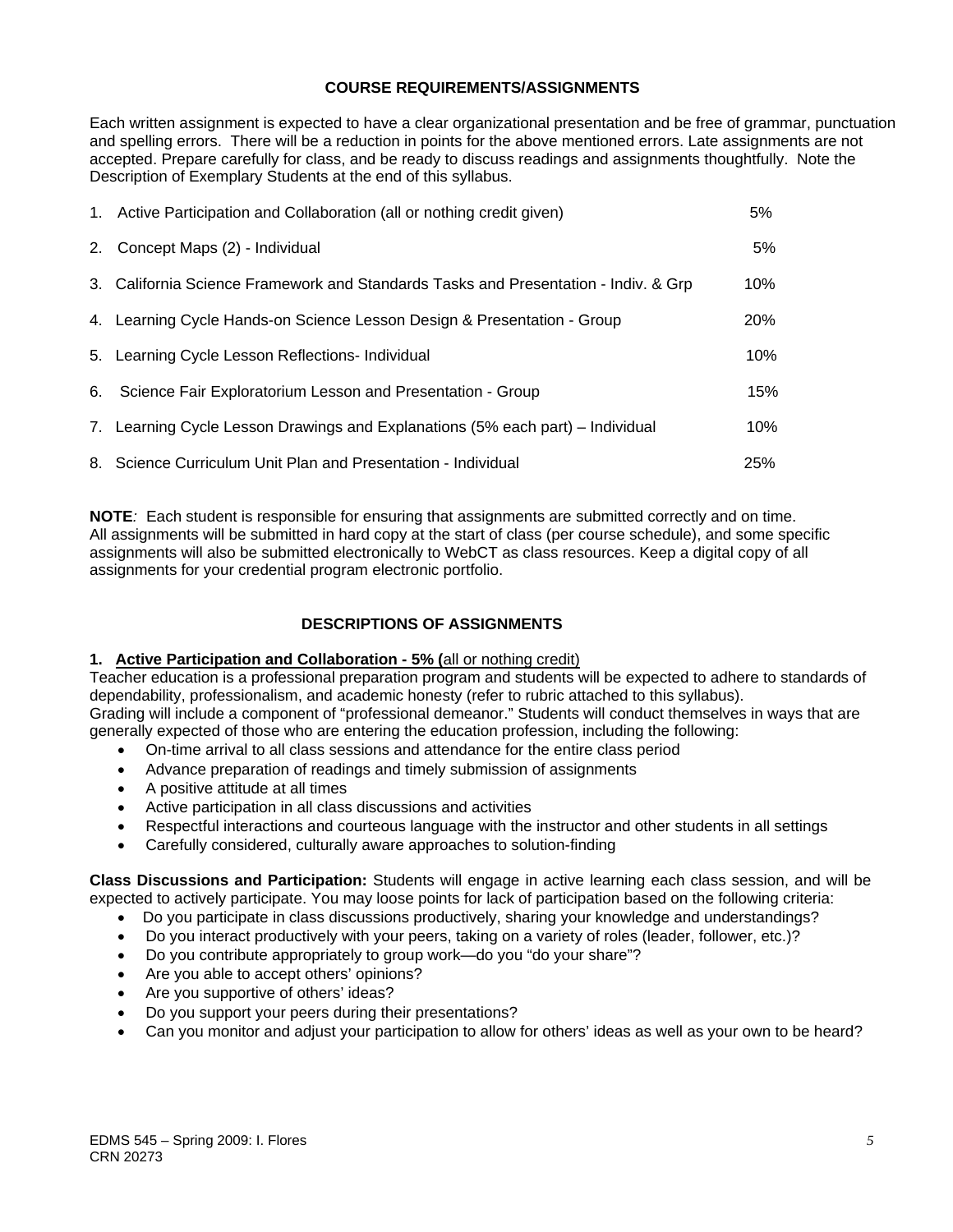#### **2. Concept Maps (Individual) - 5%**

Each class session, you will be required to complete the assigned readings according to the Course Schedule located in this syllabus. You should read the chapters to develop an indepth understanding of the science content. The assigned readings provide an important foundation for your increasing understanding of both science content and how to effectively teach science. To further aid you in remembering the readings and assist you with meaningful class participation, you are asked to respond to the reading assignments with concept maps. **You will be required to complete two (2) Concept Maps during the course (based on your choice of which two chapters from the assigned readings listed in the Course Schedule)**.

Concept maps will be due at the beginning of class time on the assigned dates. You will only receive credit points if concept maps are completed by the start of class on date indicated in the course schedule. You must use a Big Blue Book for both Concept Maps. Spiral paper inserted in Blue Books will not be accepted.

Both Concept Maps should include ALL major concepts discussed in **one** chapter. Do not include information from the investigations, only the science content. The Concept Map must follow the Concept Mapping procedures taught in class. All concepts should be enclosed in an oval, with linking verbs connecting at least two ovals in a hierarchical manner.

Each concept map has a possible total of 9 points:

For each Concept Map, (a) indicate on each page of your Large Blue Book the title of the Chapter you are outlining, and (b) write your name and date at the top of each page

#### **3. California Science Framework and Standards Activity - 10%**

 Purpose of the assignment: To read a portion of the California Science Framework and the Standards for an assigned grade level. You will write your individual response to the readings. Then you will work with your partner to prepare and do a presentation to the class. It is essential for you to do the reading and the write-ups BEFORE you meet with your partner.

#### **3a. Task I: Framework summary response: (Individual) – 5 pts**

- Read the first part of the California Science Framework, up to page 22. This includes Board Policy, the Introduction and Chapters One and Two.
- Think about the reading holistically.
- Type about a page, in your own words, that answers these questions: What were the most important ideas addressed in the reading? How does science teaching differ from instruction in other subjects? What are the most important elements of a strong science instructional program? Come to the next class session (#2) prepared to discuss the questions and turn in your answers.

#### **3b. Task II: Grade level Science standard response: (Individual) – 10 pts**

 Using the standard for your chosen grade, pick a line item from physical science, life science, and earth science. For each one, come up with a brief description of an activity that children in that grade can do that also addresses one of the Investigation and Experimentation standards for the grade. You should end up with three sections, each of which includes a content line (physical, life, or earth science), an Investigation and Experimentation line, and a one or two sentence description of an activity that combines the two. The whole thing should be about a page. See an example on the next page. Due date: class session 2.

#### **3c. Task III: Team preparation and presentation – (In class with your team)** – **10 pts You will be given 30-40 minutes of class time to work with your partner.**  Get together with your team. Look at the activities that you both wrote up for Activity 3b (Task II).

Choose one activity.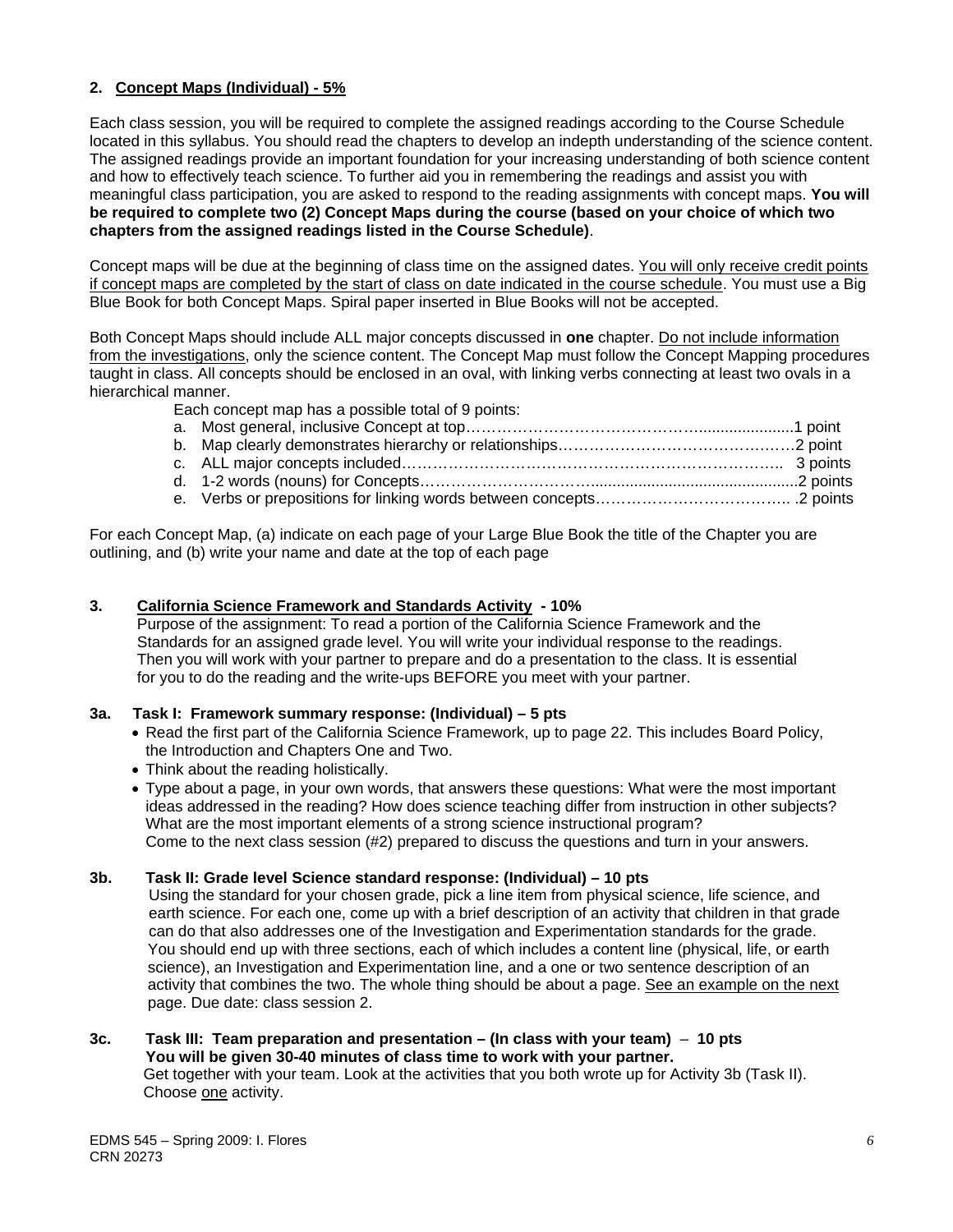- As a team, write up a lesson plan for the activity (with a lesson title, science content and Investigation and Experimentation standards, learning objectives, an assessment plan, and a brief description of the activity). Neatly put it on chart paper so it can be easily presented to the class. Make sure you quote the standards on which your lesson plan is based.
- As a team, come up with a brief overview of the Science Standards for your grade. Don't try to give us every single line of the standard. Summarize it in such a way that we see generally what students are supposed to learn in physical, earth, and life science and in investigation and experimentation in that grade. On chart paper, list the competencies indicated in the Science Standards for your grade
- In 8 minutes or less, present your lesson plan sketch and standards overview to the class. Be prepared to explain why your lesson plan represents really good science for kids.
- Your grade for this assignment will be based on the content and quality of your presentation, and on the level of collaboration with your team.

#### **Sample Response to Assignment 3b**.

Grade Four

Physical Science

1b. Students know how to build a simple compass and use it to detect magnetic effects, including the Earth's magnetic field

Investigation and Experimentation

6f. Follow a set of written instructions for a scientific investigation.

#### Activity

Following directions from the Internet, the students will work in partner pairs to build compasses, using paper cups, thread, a needle and a magnet. They will observe and record the action of the compass indoors and outdoors, and in proximity to various objects.

Life Science

2c. Students know decomposers; including many fungi, insects, and microorganisms, recycle matter from dead plants and animals.

Investigation and Experimentation

6c. Formulate and justify predictions based on cause-and-effect relationships.

**Activity** 

 the progress of the mold in various circumstances (if the bread is left in the open air, if the bread is in a The students will predict the growth of mold on bread that has no preservatives. They will observe and record closed sandwich bag, etc.)

Earth Science

5c. Students know moving water erodes landforms, reshaping the land by taking it away from some places and depositing it as pebbles, sand, silt, and mud in other places (weathering, transport, and deposition).

#### Investigation and Experimentation

6b. Measure and estimate the weight, length, or volume of objects.

Activity

In groups of four, students will create landforms (using common dirt) on cookie sheets. They will add measured amounts of water to their landforms, and will collect and measure the dirt that runs off.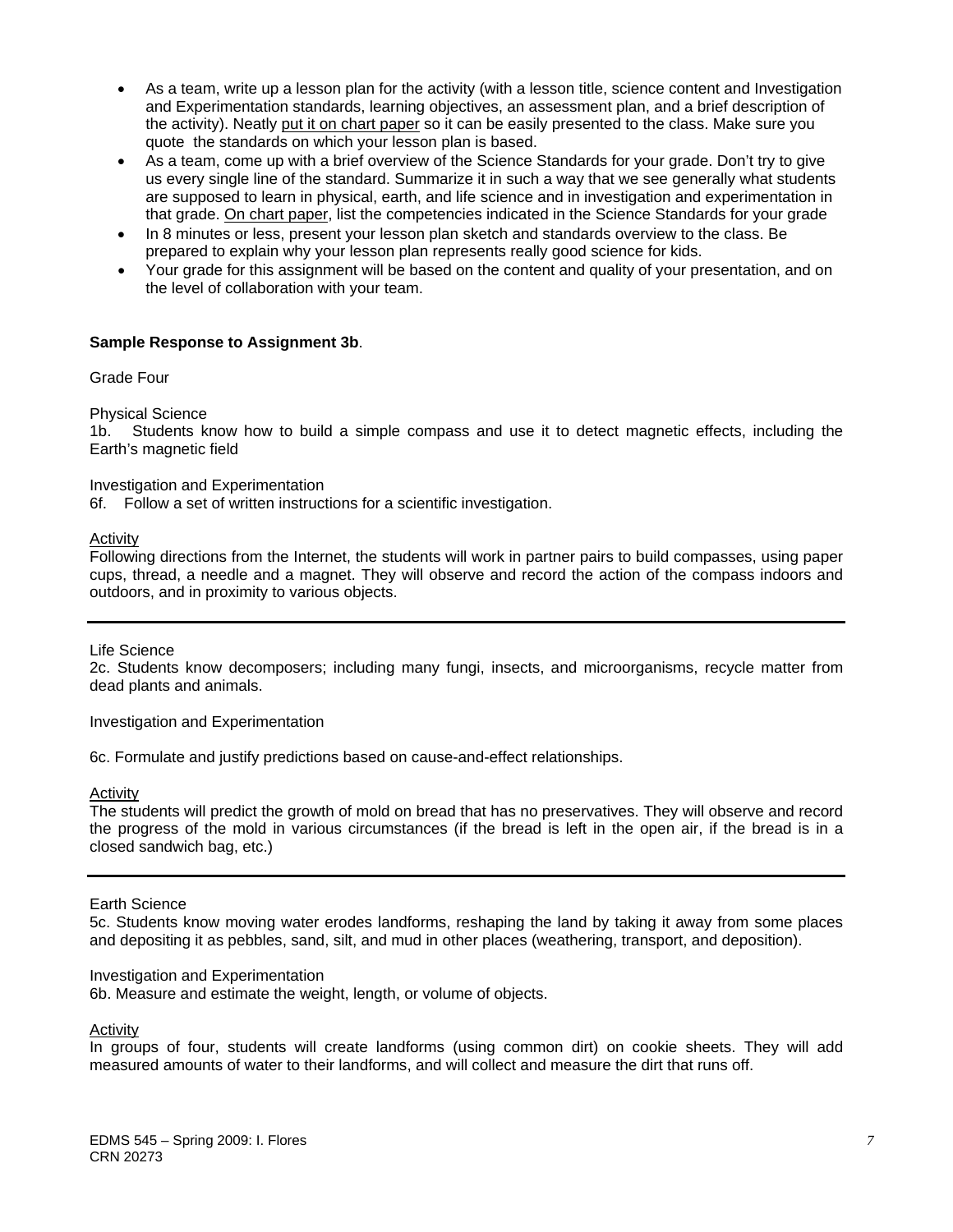### **4. Learning Cycle Hands-on Science Lesson Design & Presentation - 20%**

(Due on assigned day for the lesson per course schedule)

 Purpose: To develop and teach a particular kind of a science inquiry lesson that teaches both science thought processes and science content.

 Students will lead hands-on science lessons during class. The lessons should (a) model inquiry teaching and learning (b) be based on strong essential questions, (c) be content-understandable, and (d) be based on the CA Science Content Standards. Differentiated strategies for English language learners, students with special needs and GATE students as well as technology integration are required components of this assignment.

 You will work in groups of two or three (group sizes TBD based on class size) to lead a science lesson based on the Learning Cycle Model of Instruction. You will prepare and teach this lesson to your classmates. Each team will be assigned a specific science topic for which you will plan and teach the lesson. This topic will determine the grade level and California Science Standard your team lesson design will cover. Use activities from the textbook, Internet sites or other science resources. The team should teach the lesson as you would to elementary school students. Your classmates will not role-play elementary students, but will learn the science content and how to teach it. Treat your classmates as teachers, not elementary students. Each team will be allocated a maximum of 35 minutes of class time to teach their lesson.

 The lessons should follow the **Learning Cycle** Instructional Model (make sure that you include all **3 stages**), must include hands-on activities, and should emphasize specific science concepts. The Exploration and Application phases of the Learning Cycle require different hands-on science activities using manipulatives. Before the lesson, write the essential questions about the lesson on the board for students to consider during the lesson. These questions should be **higher level questions** (analysis, synthesis or evaluation level) according to Bloom's Taxonomy.

**Begin Exploration with students making predictions/answering questions or accomplishing challenges**. Hands-on activities are NOT reading or completing worksheets (though they may require students to read something or complete lab observation sheets). You should take the activities "off of paper" and require students to use the science process skills with science manipulatives. **You need to know and demonstrate the stages of the Learning Cycle, or you will not be given credit for your lesson.**

 Be sure you understand the concepts you are emphasizing, and that you can explain them. The lessons should be developmentally appropriate for K-6, and should follow the NSTA Safety Guidelines. Your lesson plan should also identify and explain strategies for English language learners and adaptations for both students with special needs and for GATE students.

**Prepare a PowerPoint Presentation** to use in your lesson that is a strong overview of all your lesson design components. Include: Lesson title, grade level, content area and subject matter, state science standards, objectives, definitions of important science concepts in the lesson, essential questions, learning cycle phases, a briefly detailed explanation of the science content, assessment plan and criteria, accommodations/adaptations for ELs, GATE, SPED, and 3 everyday applications. Additionally, include a list of at least 3 interactive web sites (with short descriptions) that address the science topic and concepts through simulations, graphics and movies. You should have links to these web sites and show examples during the lesson. **Bring children's literature reflecting science concepts relating to your lesson topic to showcase.** 

Science Lesson Plan Document

- Prepare a comprehensive document that includes the information under Lesson Design Format (see pages 9-12 of this syllabus), making sure you include:
	- o Your names at the top
	- o All components in the Lesson Design Format
	- o References and other required information at the end of the lesson plan.

IMPORTANT NOTE: At least three full days PRIOR to your presentation, email your complete lesson design and your PowerPoint Presentation to me for review. Include all team members' names and the date you will present to the class in the email. After I email you back regarding needed changes and you make revisions, please post your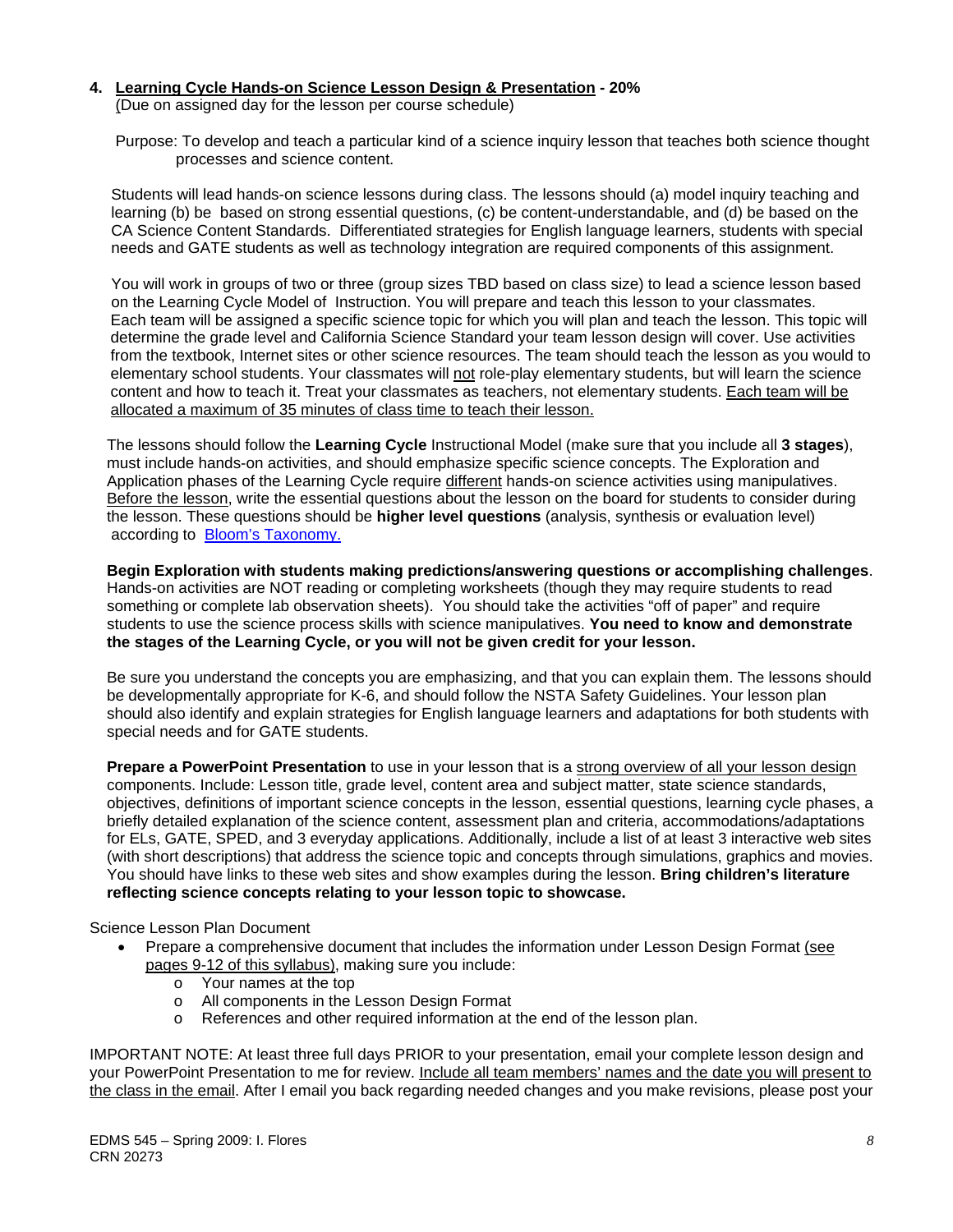classmates. revised lesson design and PPT on the appropriate thread in the WebCT discussion board for access by your

**On the day of your lesson presentation, please begin the lesson by turning in 1 hard copy of your lesson design and data sheets to me. You should also give me copies for each team member of the Lesson Design Rubric available in the Handouts and Readings folder of your WebCT homepage.** 

#### **Science Lesson Design Format**

#### **Elements of the learning experience**

 **Lesson Title**: What is the title of your lesson?

**Grade Level**:

**Content Area**: *Example: Life Science, Physical Science or Earth Science* 

**Subject Matter**: *Example: Heat Transfer, Plant Reproduction, The Digestive System, etc* 

**Time period for the learning experience** *Example: two 60 minute sessions Science* 

**Student Groupings**: How will you group students for instruction?

- **State adopted science content standards: Include at least 1 science area (life science,** physical science, or earth science) standard and 1 Investigation/Experimentation standard.
- **Lesson objective(s) (based on the content standards)**: What do you want students to be able to do? Write in complete sentences. Use an action verb and explain how students will demonstrate their new knowledge and understanding. *Example:* "The student will demonstrate understanding of \_\_\_\_\_\_\_\_\_\_\_\_." Or, "The student will be able to \_\_\_\_\_\_\_\_\_\_\_\_'

**Science Concept(s):** What Big Idea(s) are you trying to teach? Do not say "The students will  $\cdot$ ." (That is an objective, not a concept.) *Example: Electricity is a form of energy generated by the flow of electrons through a conducting substance.* 

 **Essential Questions**: List at least two essential questions specific to the concept that you want students to be able answer during the lesson. What is it that students should be able to answer by having successfully participated in your lesson? These are based on the BIG Ideas (tied to the learning objectives) of your lesson to focus student learning and should be high order questions.

> *Examples: How does sound travel? (Also: Explain how sound travels.) How is frequency related to the volume of a sound? How can you prove that air is a real substance that occupies space?*

**Class Description -** For the purpose of this assignment, the class description must include English Language Learners, Special Education Students and GATE students

*Type of class (self contained, subject specific), time of year, general background of students learning in relationship to new learning (challenges and prior learning)* 

 *English Learner: Beginning, intermediate, and advanced (use the ELD standards to determine the needs of each of these students).* 

 *Special education: one student with a learning disability(ies) and one with another special education identified disability*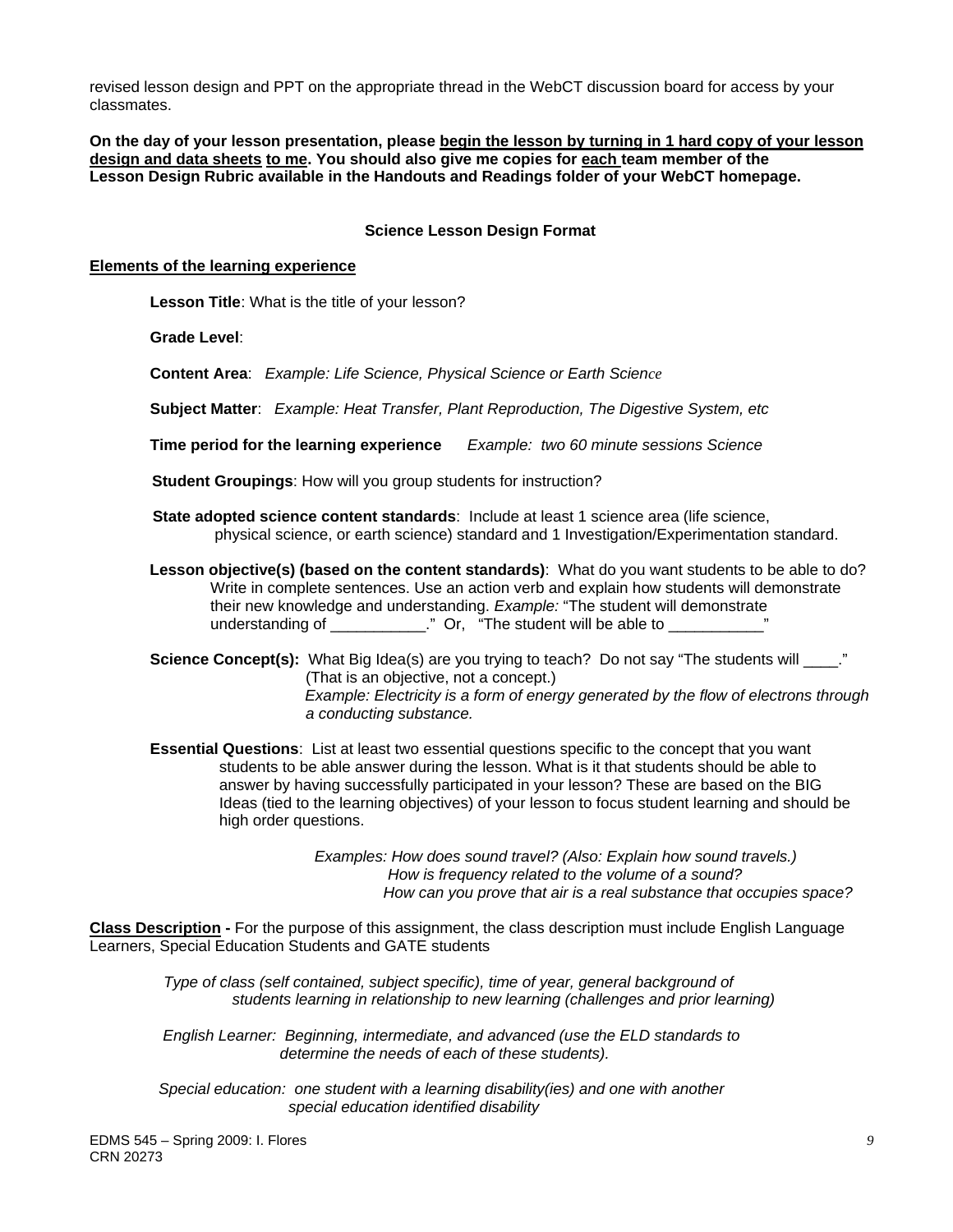*GATE student: identify the student's needs* 

 *Regular education: remaining students* 

#### **Developmental needs of the students at this age**

*Example: Give examples based on the different learning needs for K-3 and 4-6 students* 

 *Example: Developmental age-appropriate skills and needs of the students Example: Engaging activities (hands on, etc)* 

#### **Assessment Plan**

Note: Goals/objectives assessed are based on the content standards and are tied to the Big Ideas in Your lesson.

 *Types of assessment: Prior knowledge (pre assessment), Formative (progress monitoring), Summative (final product)* 

 *Description and Purpose of the Assessment:* 

 *Feedback strategies: How students will be informed of specific successes and challenges and future activities to fill the individual student's gaps.*

 *Description and Purpose of Differentiated/Adapted Assessment Methods for:* 

- *English Learners*
- *Learners with Special Needs* 
	- *Learning Disability*
	- *Physical Disability*
- *GATE Students/Advanced Learners/Accelerated Learners*

 *How assessment results will be used to inform instruction:*

#### **Assessment Criteria**

*What criteria will you use to grade the assessment? How will you know if a student has successfully completed the assessment and accomplished the learning goals? What will they do to show you they have succeeded?* 

#### **Materials/Resources**

 *What will the teacher need? What will the students need? Review teacher's manuals, pacing guides, and appropriate supplemental materials to determine the materials you will need to present this lesson. Materials should include lists of supplies that will be needed to present this lesson.*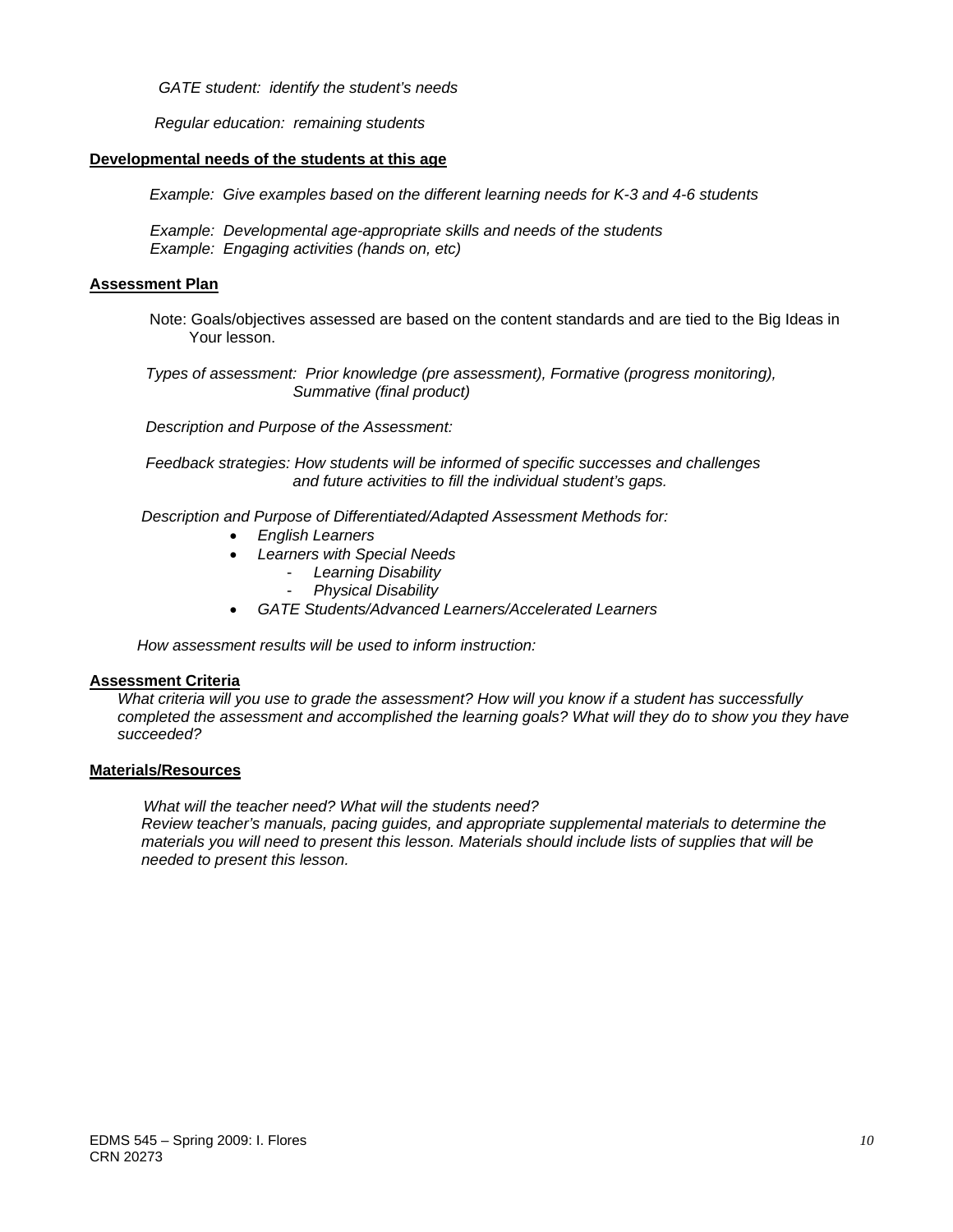#### **Instructional Strategies/Lesson Procedures**

Explain the procedures for each phase of the Learning Cycle. Include what the teacher will do and what the Explain the procedures for each phase of the Learning Cycle. Include what the teacher will do and what the<br>students will do. Address the subject matter learning goals and developmental needs of the students described.<br>Incl

| The Learning Cycle***          | <b>INSTRUCTIONAL STRATEGIES</b>               | <b>STUDENT ACTIVITIES</b>             |
|--------------------------------|-----------------------------------------------|---------------------------------------|
|                                | Instructional strategies are what the teacher | Put one student activity to match the |
|                                | does during the instruction. Put one          | instructional strategy in each box    |
|                                | instructional strategy in each box with an    | with an explanation and amount of     |
|                                | explanation and amount of time you are        | time you are anticipating. Expand the |
|                                | anticipating. Expand the number of boxes to   | number of boxes to match each         |
|                                | match each strategy.                          | student activity.                     |
| <b>Engagement</b>              | How will you focus/motivate students?         | What will students be doing during    |
|                                | mins                                          | the anticipatory set? ___mins         |
|                                |                                               |                                       |
| <b>Exploration</b>             | Explain what and how you will provide an      | Explain what students will be         |
|                                | exploration science activity (must be         | doing during the exploration          |
|                                | hands-on). ___ mins                           | activity. <u>__</u> mins              |
| <b>Concept Invention</b>       | How will you have students share their        | Explain how students will share       |
| a. Students share what they    | ideas, knowledge and questions from the       | their ideas, knowledge and            |
| did and learned during         | exploration phase? Explain how you will       | questions from exploration phase.     |
| Exploration                    | introduce students to relevant                | Explain what students will be         |
| b. Teacher introduces students | information, terminology and concepts to      | doing while you are introducing       |
| to new information.            | reinforce what they learned during            | relevant information, terminology     |
|                                | exploration. _____ mins                       | and concepts to reinforce what        |
|                                |                                               | they learned during exploration.      |
|                                |                                               | mins                                  |
| <b>Concept Application</b>     | Concept Application- Explain what and         | Explain what students will be         |
|                                | how you will provide a second hands-on        | doing during the concept              |
|                                | science activity that extends students'       | application activity. ____mins        |
|                                | thinking and learning from the two            |                                       |
|                                | previous two phases? ____<br>mins             |                                       |

#### **\*\*\*Reminder: Use the Learning Cycle model of instruction for the instructional strategies and student activities:**

- **a. Exploration** (Begin with students making predictions; then have a hands-on SCIENCE activity.)
- **b. Concept Invention** (Make sure students share and discuss data and ideas in the first part of this stage; then teacher introduces new terms and provides further explanations.)
- **c.** Concept Application (Should be a 2<sup>nd</sup> hands-on SCIENCE activity.)

#### **Differentiated Instruction**

#### **Differentiated instruction based on the learning goals and instructional strategies for English Learners**

| <b>TASKS</b>                         | <b>Beginning EL</b> | <b>Intermediate EL</b> | <b>Advanced EL</b> |
|--------------------------------------|---------------------|------------------------|--------------------|
| Identify 1 instructional strategy or |                     |                        |                    |
| student activity from the plans that |                     |                        |                    |
| could be challenging for the student |                     |                        |                    |
| considering the description of your  |                     |                        |                    |
| student.                             |                     |                        |                    |
| Describe how you would adapt the     |                     |                        |                    |
| strategy or activity to meet the     |                     |                        |                    |
| learning needs of the student        |                     |                        |                    |
| considering subject matter           |                     |                        |                    |
| pedagogy in your description.        |                     |                        |                    |
| Explain how your adaptation would    |                     |                        |                    |
| be effective for the student in      |                     |                        |                    |
| making progress toward achieving     |                     |                        |                    |
| the learning goals of your lesson.   |                     |                        |                    |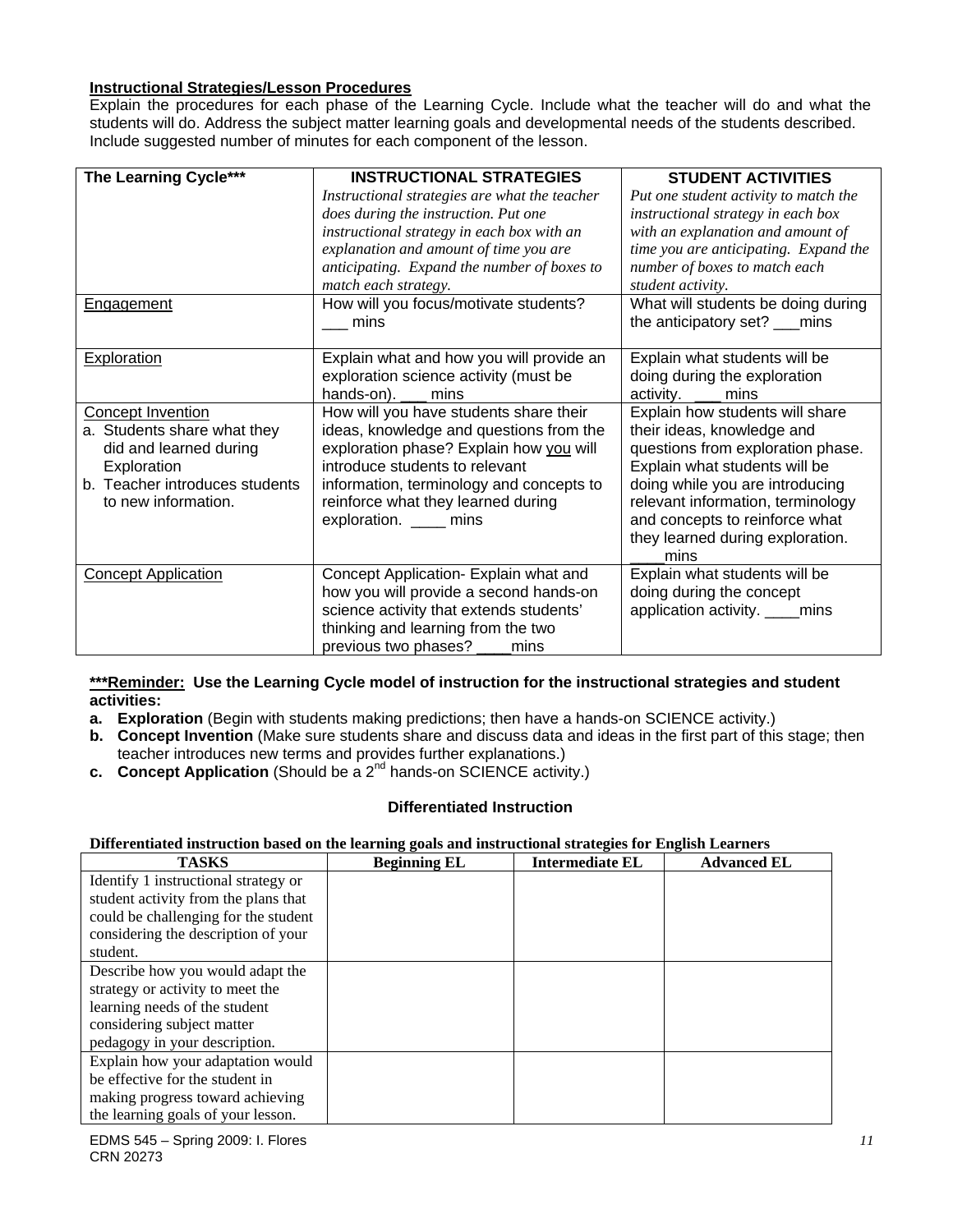#### **Differentiated instruction based on the learning goals and instructional strategies for Special Education**

| <b>TASKS</b>                         | <b>LEARNING DISABILITY</b> | PHYSICAL DISABILITY |
|--------------------------------------|----------------------------|---------------------|
| Identify 1 instructional strategy or |                            |                     |
| student activity from the plans that |                            |                     |
| could be challenging for the student |                            |                     |
| considering the description of your  |                            |                     |
| student.                             |                            |                     |
| Describe how you would adapt the     |                            |                     |
| strategy or activity to meet the     |                            |                     |
| learning needs of the student        |                            |                     |
| considering subject matter pedagogy  |                            |                     |
| in your description.                 |                            |                     |
| Explain how your adaptation would    |                            |                     |
| be effective for the student in      |                            |                     |
| making progress toward achieving     |                            |                     |
| the learning goals of your lesson.   |                            |                     |

#### **Differentiated instruction based on the learning goals and instructional strategies for GATE students**

| <b>TASKS</b>                           | Describe GATE student's needs: |
|----------------------------------------|--------------------------------|
| Identify one instructional strategy or |                                |
| student activity from the plans that   |                                |
| could be challenging for the student   |                                |
| considering the description of your    |                                |
| student.                               |                                |
| Describe how you would adapt the       |                                |
| strategy or activity to meet the       |                                |
| learning needs of the student          |                                |
| considering subject matter pedagogy    |                                |
| in your description.                   |                                |
| Explain how your adaptation would      |                                |
| be effective for helping the student   |                                |
| in making progress going beyond        |                                |
| the learning goals of your lesson.     |                                |

#### **Also include at the end of the Lesson Design document:**

**Science Content Background:** 1-2 pgs minimum summary of the content background **Web Sites**: At least 3 interactive relevant web sites with descriptions

#### **Three (3) Applications to everyday life and explanations**

**Two (2) examples of children's literature on your science topic-** BRING BOOKS TO CLASS

**References:** Title, author, publisher, year

#### **For your lesson plan presentation:**

Your group should be prepared to present a strong overview of your lesson plan using PowerPoint (PPT) in addition to presenting your lesson to your cohorts. For an exemplar of what elements your PPT should contain, a model will be provided on the "PowerPoint Presentations" folder on the home page of WebCT (refer to page 9 of this syllabus for what your PPT should contain.

#### **5. REFLECTIONS: Due the Class Session after Your Lesson Presentation – 10% total (10 pts each)**

#### **A. Reflection on the Instructional Strategies of the Hands-on Learning Cycle Lesson Design: 5%**

After teaching the lesson in class to your cohorts, each team member should write an individual reflection (and turn it in at the next class session) addressing the following prompts:

 *Why were the instructional strategies, student activities, and resources appropriate for this class based on content and student development?*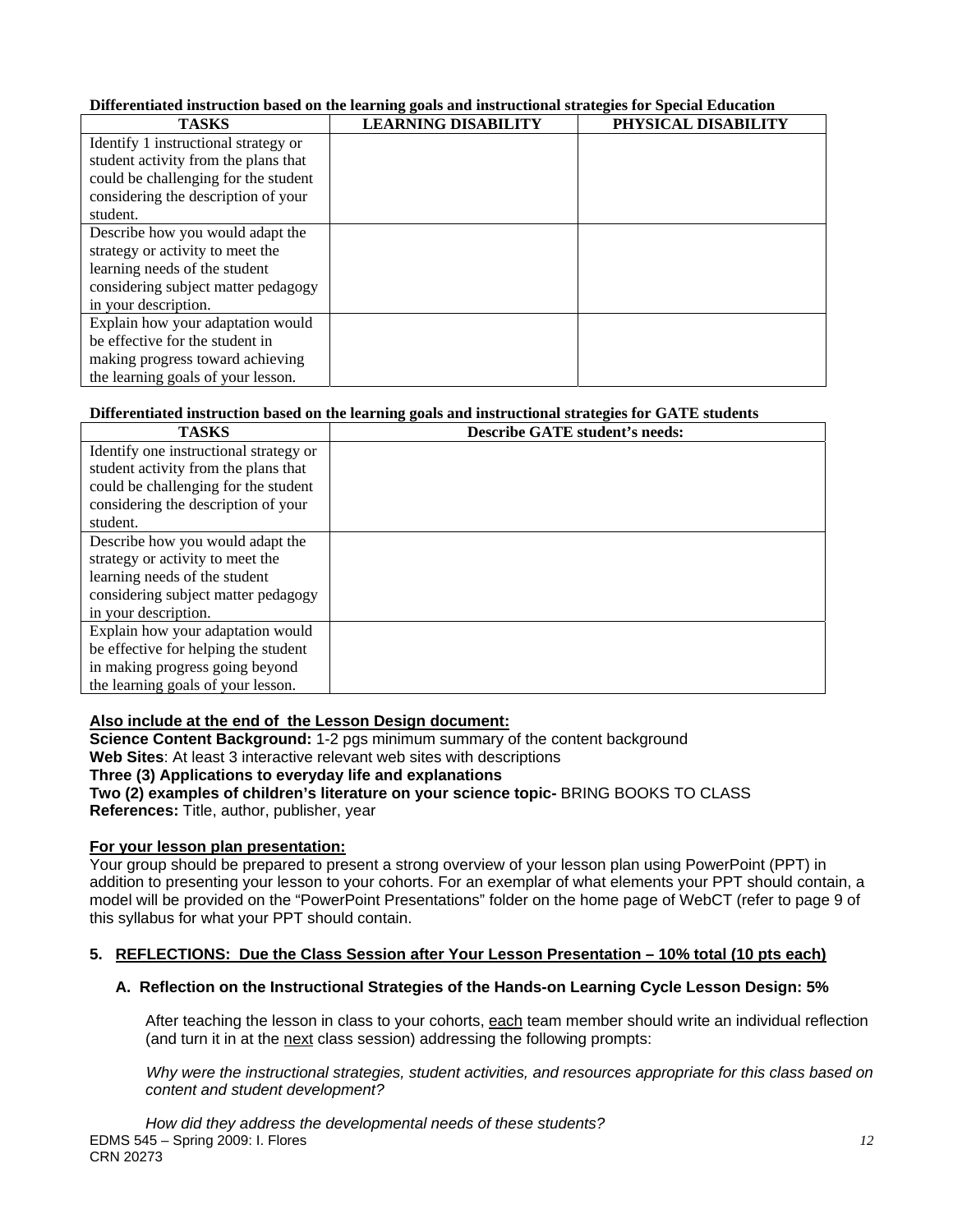*How did they help the students make progress toward achieving the state adopted academic content standards for students in this content area?* 

*How were students able to understand & make connections between lesson content and the outside world?* 

*What are strengths and weaknesses in your instructional strategies, student activities and resources?* 

 *What are possible recommendations for improvement?* 

#### **B. Reflection on the Assessment Methods of the Hands-on Learning Cycle Lesson Design***: 5%*

After teaching the lesson in class to your cohorts, each team member should write an individual reflection (and turn it in at the next class session) addressing the following prompts:

- 1. Strengths and weaknesses in your general assessment methods: Prior knowledge (pre assessment)  *Formative (progress monitoring), Summative (final product)*
- *2. Strengths and weaknesses in your differentiated/adapted assessment methods: English Learners, Special Needs, GATE Students/Advanced Learners/Accelerated Learners*
- *3. Describe an alternative assessment based on the potential gaps in the students' learning.*

All discussion points should be related to the learning goal(s/objectives) and Big Ideas in your lesson

#### **6. Science Exploratorium Lesson Plan & Presentation** (in pairs) – **15%**

Develop an inquiry activity that uses a discrepant event appropriate for elementary students. You will work in groups as assigned in class.

You will prepare a hands-on science lesson and poster about a discrepant event that leads to a science concept. You will present the lesson at an Elementary School Science Fair Exploratorium. The audience will be K-6 grade students at an elementary school to be identified later in the semester. Be sure you understand the concept(s) you are emphasizing, and that you can explain it. The activity should be developmentally appropriate, and should follow the NSTA Safety Guidelines. Prior to teaching the lesson, turn it in to your instructor for review. After teaching the lesson, turn in a copy of your Reflection. The activity should include hands-on tasks and should emphasize particular science concepts. The activity should allow students to explore, and then you will explain the concept behind the activity. Make sure you have a concept application activity (different than that used in the exploration activity) in case there is time available for students.

On the day of the fair, you will do the activity repeatedly (about 10 times) to teams of about 7 students.

#### **Type up an abbreviated group Lesson Plan (due a week before the Science Fair Exploratorium) with your names at the top and REFERENCES at the end of the lesson plan.**

- 1. Lesson title Create a "catchy" title that will attract and motivate students to engage in your activities.
- 2. Grade level

 *.* 

- 3. Content Area & Subject Matter
- 4. Science Concept (and definition) you are teaching. Write it out in a complete sentence. Do not say "The students will \_\_\_\_." (That is an objective, not a science concept.)
- 5. Essential Questions (ensure high order questions!)
- 6. 1-3 Learning (Behavioral) Objectives: The student will be able to \_\_\_\_\_\_\_\_\_\_ or, The SWDUO
- 7. California Science Content Standards addressed (both science content and I/E standards)
- 8. Materials and Resources (what the teacher needs; what the students need)
- 9. Exploration Activity
- 10. Concept Invention
- 11. Concept Application Activity
- 12. The Reflection (individual work and due the following class session) answering the following questions:
	- a. How did the children respond? (What did they say and do?)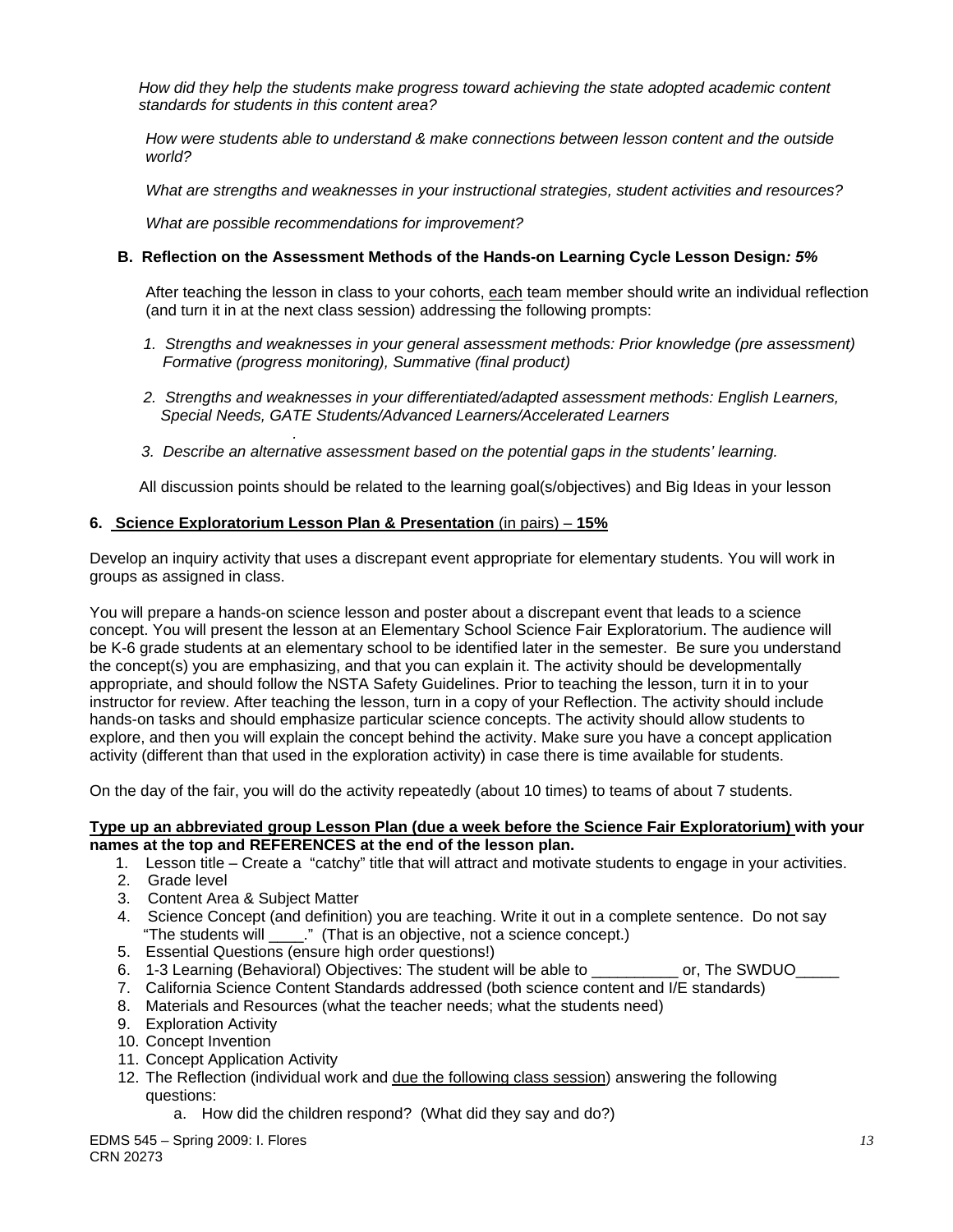- a. How do the children's actions and responses demonstrate their level of understanding?
- b. How did you (or can you) improve upon your lesson to facilitate understanding?

# 7. <u>Learning Cycle Lesson Drawings and Explanations (individual) - 10% total</u><br>LC Lesson Drawings – 5%

In your Lab Book—Reserve the first 2 pages in your Lab Book for a **Title Page** and for a **Table of Contents**. After a given Learning Cycle presentation, you will make drawings (at least one per lesson) illustrating what you learned during the lesson. Number each drawing for each lesson (Drawing #1, #2, #3, etc.). **At the top of each page, write the date and title and number of the drawing**. **Label each of your drawings legibly and clearly indicate the title of the lesson**. Be sure to pay attention during the lesson so that you have something to draw and a given drawing illustrates your understanding of the lesson. You must **legibly label** parts of drawings. **Drawings should illustrate the major science concepts** that students were supposed to learn.

**Each drawing will count 5 points towards your L.C. Lesson Drawings grade.**  Drawings will be assessed based on the following criteria:

- **Does the Drawing illustrate the major science concepts taught in the lesson?**
- **Does the Drawing include legible labels?**
- **Does the Drawing make "sense"? Can one look at it and understand what was taught?**

#### **You must have at least a total of 10 drawings in your lab book. We will have more than 10 Learning Cycle Lessons; you are to choose at least 10 from among these.**

#### **LC Lesson Explanations – 5%**

In your Lab Book--On the page immediately following each Drawing for a chosen Learning Cycle lesson

presentation, you will write an explanation of the science concepts taught—about ½-1 page in length. Number

each Explanation (Explanation #1, #2, #3, etc.). **At the top of each page, write the date, title and number of** 

**the Explanation. Label the Explanation with the title of the lesson**. Be sure to pay attention during the lesson

so that you have something to explain! Each explanation should be a complete description of the major science

concepts that students were to learn during the lesson.

**Each explanation will count 5 points towards your L.C. Lesson Explanations grade.**  Explanations will be assessed based on the following criteria:

- **Does the Explanation describe the major science concepts taught in the lesson?**
- **Does the Explanation make "sense"? Can one read it and understand what was taught?**
- **Is each Explanation on a separate page from the drawings and the other explanations?**

**You must have a total of at least 10 explanations that correspond to the 10 drawings (at the very least) in your lab book. We will have more than 10 Learning Cycle Lessons; you are to choose 10 from among these for both drawings and explanations.**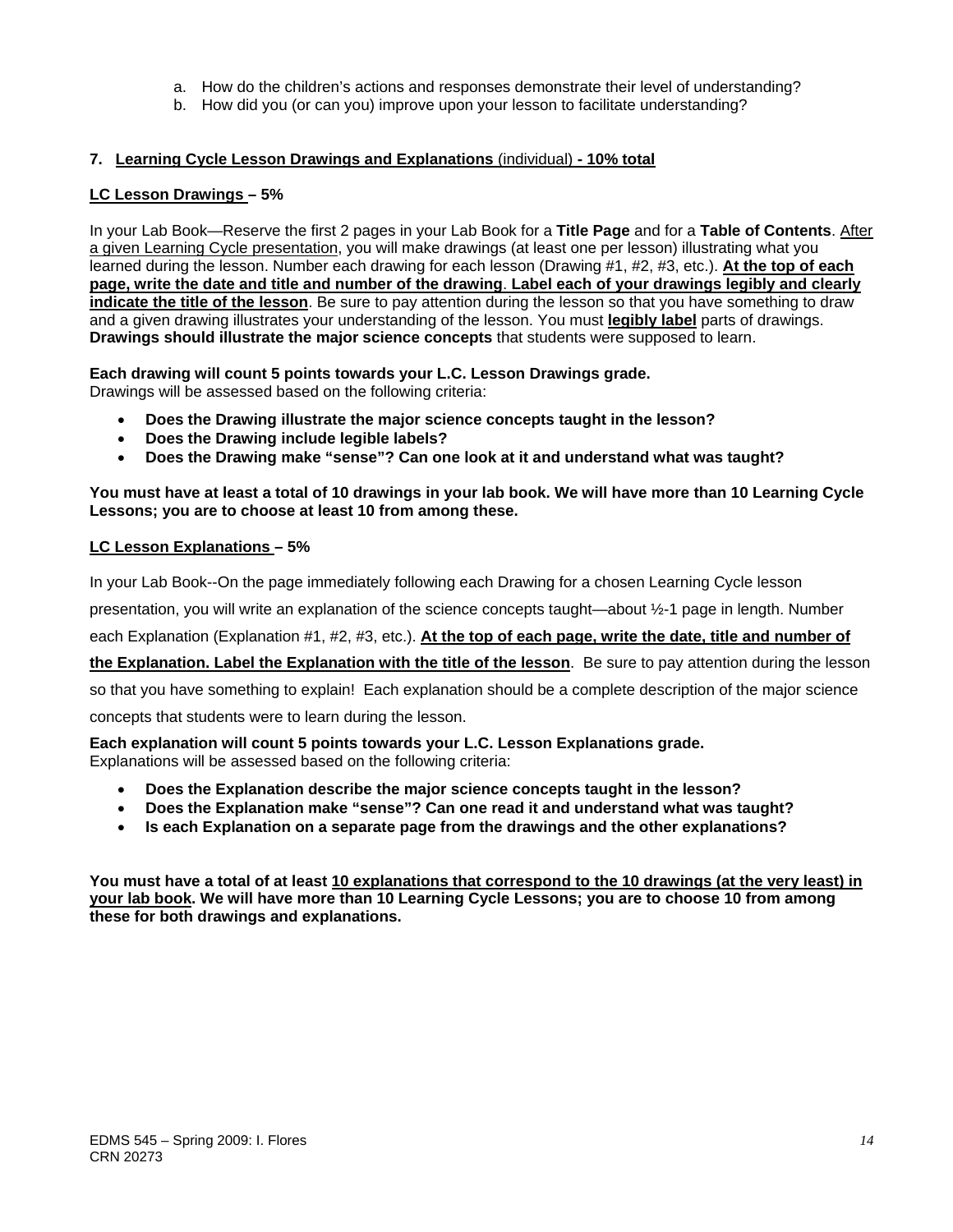#### **8. Science Curriculum Unit** (Teams of 4; each group member writes 1 unit) - **25%**

The goal of this assignment is for you to develop year-long plans for instruction in science based on the California Science Content Standards, as well as develop skills for teaching in the elementary grades. For this assignment, you will plan a year of science instruction for one grade level, based on the California Science Content Standards. You will divide the Science Content Standards for one grade level into four units (you may possibly determine that your grade level standards could be divided into five or six units as well). For each unit that is developed, you will use the science standards (and their descriptions in the Science Framework) to design enduring understandings, unit learning objectives, end-of-unit assessments, and a rubric to use in grading the assessments. For the final part of this assignment, you will develop ideas for three learning cycle lessons for each unit, based on the Science Standards, Enduring Understandings, Unit Learning Objectives and Final Assessments in the units. You will work in a group of four—one person will create one unit from each of the four (or more) total units your group decides on as comprising the year-long plan.

When you complete this assignment, you will have a curriculum plan for teaching the science standards, units and lessons for teaching science for a full year for one grade level. We will share these, so that everyone leaves with curriculum plans, units and lessons for a full year of teaching science at all grade levels. You may share these with your cooperating teachers and use them in your clinical practice.

#### **Science Curriculum Unit (Created by each Unit Team member)**

#### **Each Unit:**

- **I. Unit Title: \_\_\_\_\_\_\_\_\_\_\_\_\_\_\_\_**
- **II. Grade Level:**
- **III. Unit Timeline in weeks**

*Highly Suggested: Make a list of all the BIG IDEAS that are contained in your unit and which will form the basis of unit learning objectives.* 

#### **IV. Standards**

Content (Physical, Life, Earth Science) Standards Investigation and Experimentation Standards

- **V. Enduring Understandings** (info and processes you hope students remember and understand next year)
- **VI. Unit Learning Objectives** (tells what students can DO after instruction). Use "Students will demonstrate understanding of The Compact Allen Compact Allen Compact Compact Compact Compact Compact Compact Compact Compa<br>
Understanding of The Compact Compact Compact Compact Compact Compact Compact Compact Compact Compact Compact C
- **VII. Final Summative Assessment Plan**  End of unit assessment over the whole unit, all unit standards, & all unit learning objectives.
	- a. Type of assessment given, description of each type of assessment given, and how each will be conducted.
	- b. Reasons/purpose for each type of assessment given.
	- c. Feedback strategies: How students will be informed of specific successes and challenges?

 **Note!** Your assessment plan discussion should reflect ALL your Unit Learning Objectives (which should be based on the state science standards)

#### **VIII. Assessment Criteria**

What criteria will you use to grade the assessments? How will you know if a student has successfully completed the assessments and accomplished the learning goals? What will they do to show you they have succeeded?

**Note!** Your assessment criteria should be tied to and reflect ALL your Unit Learning Objectives (which should be based on the state science standards). These should mirror your discussion in VII.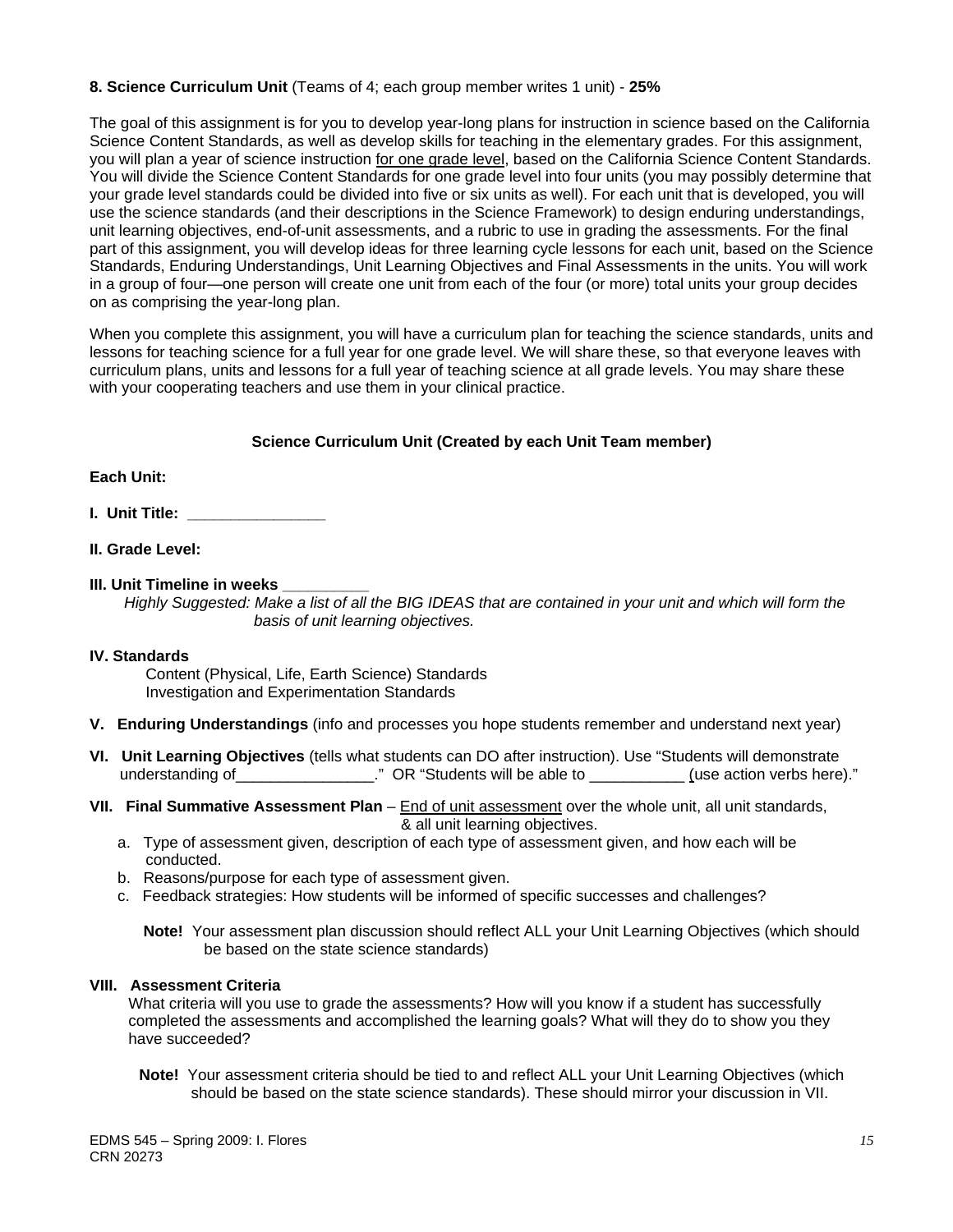#### **IX. Rubric Listing Criteria that you will use in the Final Assessment Plan**

The final assessment plan over the Unit includes a rubric listing the criteria that you will use in determining the degree of student learning. This rubric should reflect the assessment criteria you listed in VIII above. See rubric exemplar below.

| <b>Criteria</b>           | <b>Exceeds</b>      | .<br><b>Meets</b>   | <b>Below</b>        | Points &        |
|---------------------------|---------------------|---------------------|---------------------|-----------------|
|                           | <b>Expectations</b> | <b>Expectations</b> | <b>Expectations</b> | <b>Comments</b> |
| Demonstrates              |                     |                     |                     |                 |
| Understanding of          |                     |                     |                     |                 |
| the Assigned              |                     |                     |                     |                 |
| Ecosystem                 |                     |                     |                     |                 |
| Demonstrates              |                     |                     |                     |                 |
| Understanding of          |                     |                     |                     |                 |
| <b>Food Chains Within</b> |                     |                     |                     |                 |
| the Assigned              |                     |                     |                     |                 |
| Ecosystem                 |                     |                     |                     |                 |
| Demonstrates              |                     |                     |                     |                 |
| Understanding of          |                     |                     |                     |                 |
| <b>General Food Web</b>   |                     |                     |                     |                 |
| Components                |                     |                     |                     |                 |
| Demonstrates              |                     |                     |                     |                 |
| Understanding of          |                     |                     |                     |                 |
| <b>Energy Sources and</b> |                     |                     |                     |                 |
| Flow within a Food        |                     |                     |                     |                 |
| Web                       |                     |                     |                     |                 |
| Student-Created           |                     |                     |                     |                 |
| Food Web Poster           |                     |                     |                     |                 |
| Reflecting Assigned       |                     |                     |                     |                 |
| Ecosystem                 |                     |                     |                     |                 |
| Oral Report on            |                     |                     |                     |                 |
| Student-Created           |                     |                     |                     |                 |
| Food Web Poster           |                     |                     |                     |                 |
| Student-Created           |                     |                     |                     |                 |
| Assigned                  |                     |                     |                     |                 |
| Ecosystem                 |                     |                     |                     |                 |
| Diorama/Model             |                     |                     |                     |                 |
| <b>WebQuest Project</b>   |                     |                     |                     |                 |
| on Assigned               |                     |                     |                     |                 |
| Ecosystem                 |                     |                     |                     |                 |

#### **Rubric over Final Assessment (with Criteria Exemplars)**

**X. Ideas for 3 Lessons for your Science Unit - <b>Each lesson should include the following:** 

**Lesson # (1, 2 or 3):** 

**Grade Level:** 

**Lesson Title**: *Example: Energy Sources in an Ecosystem* 

**Content Area:** *Example:* Life Science

**Subject Matter:** *Example: Ecosystems* 

**Time Period for the Learning Experience:** *Example: two 60-minute sessions*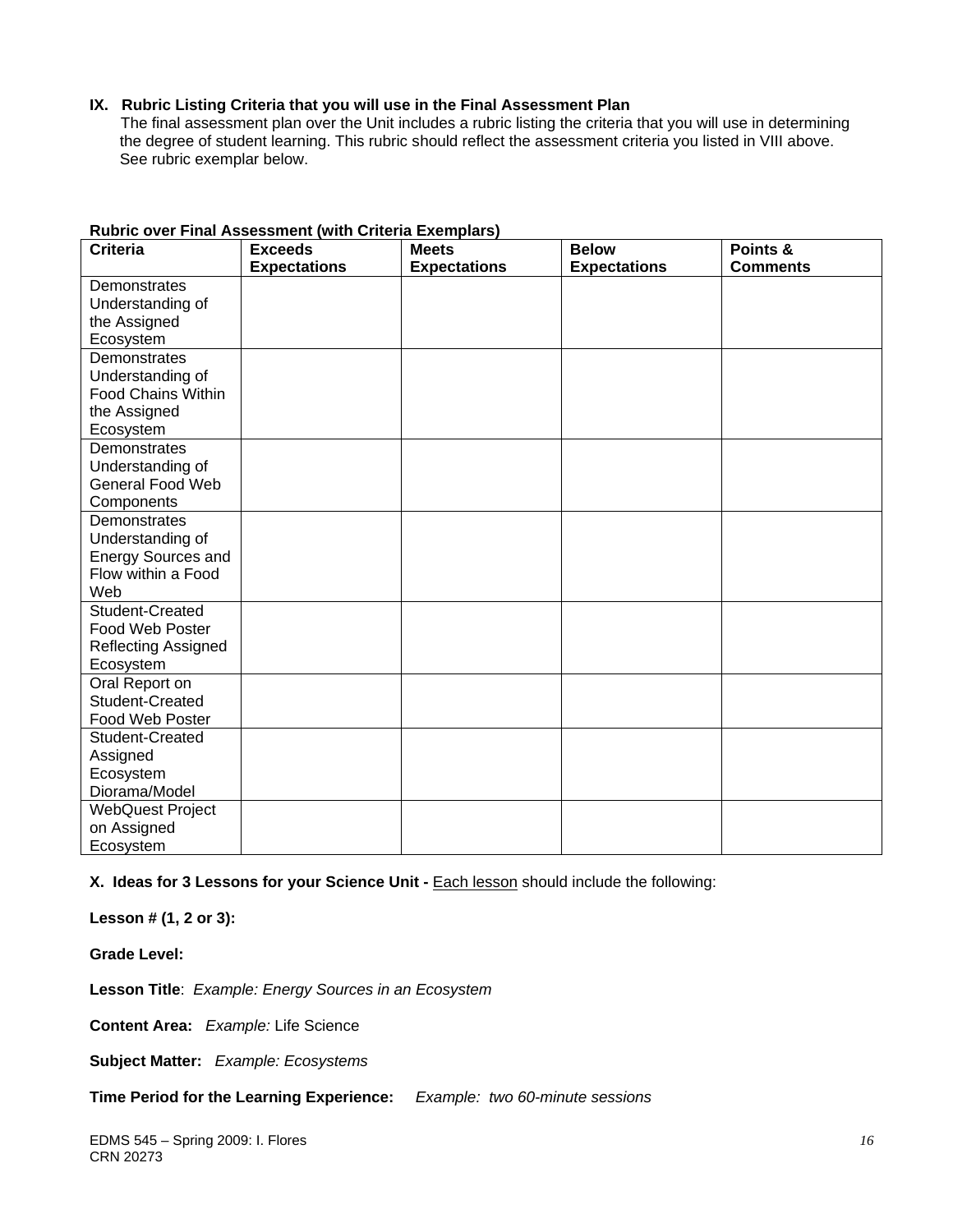**State Science Standards: What standards are addressed?** Include at least 1 science area (life science, physical science, or earth science) standard and 1 investigation/experimentation standard.

**Learning Goals based on the Content Standards.**? What do you want students to be able to do? Write in complete sentences. Use an action verb and explain how students will demonstrate their new knowledge and understanding. "The students will \_\_\_\_\_\_\_\_\_\_\_\_\_\_\_\_\_\_\_\_\_\_\_\_." or The students will demonstrate understanding of \_\_\_\_\_\_\_\_\_\_\_\_\_\_\_\_\_\_\_\_\_\_\_\_\_\_\_\_\_\_\_\_\_\_."

**Science Concept(s):** *Example*: A food web is a complex network of many interconnected food chains and feeding relationships in an ecological community by which energy and nutrients are transferred from one species to another.

**Essential Question(s)** (higher level; see Bloom's taxonomy) - What leads to the big idea? (be sure these are not lower level fact or info. questions) *Example: Explain the relationship between biomes and ecosystems.* 

#### **Overview of Learning Cycle Procedures:** Ideas for:

- a. Exploration (3-4 lines) (Begin with students making predictions; then have a hands-on SCIENCE activity.)
- b. Concept Invention (3-4 lines) (Make sure students share and discuss data and ideas in the first part of this stage; then teacher introduces new terms and provides further explanations.)
- c. Concept Application (3-4 lines) (Should be a 2nd hands-on SCIENCE activity.)

#### **RESOURCES LIST THAT CAN HELP IN YOUR LEARNING OF SCIENCE CONTENT AND METHODS**

## **JOURNALS**

| Science              | Science Scope            | <b>Physics Teacher</b>                  |
|----------------------|--------------------------|-----------------------------------------|
| Science and Children | The Science Teacher      | Journal of Chemical Education           |
| Science Education    | School Science and Math  | Innovations in Science & Technology Edu |
| Science News         | American Biology Teacher | Journal of Research in Science Teaching |

Math **Innovations in Science & Technology Education**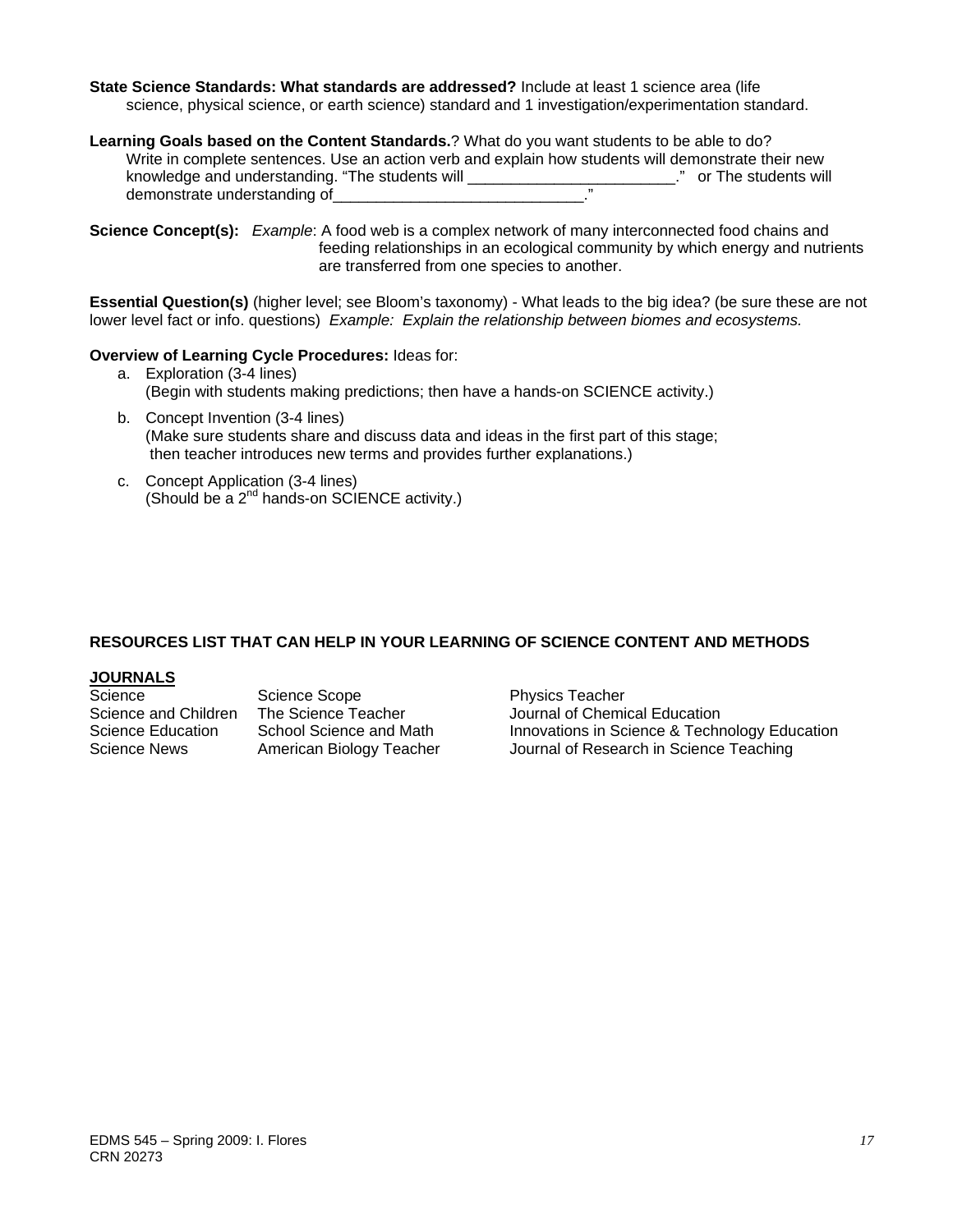**EDMS 545 Tentative Course Schedule: Spring 2009 (Tuesday)** 

| <b>Date</b> | EDIMS 345 Temative Course Schedule. Spring 2007 (Tuesuay)<br><b>Course Topics &amp; Activities</b> | <b>Readings &amp; Work Due</b>                                                                     |
|-------------|----------------------------------------------------------------------------------------------------|----------------------------------------------------------------------------------------------------|
| Session     |                                                                                                    |                                                                                                    |
|             | $\sim$ Community Building                                                                          | Bring course syllabus to class                                                                     |
| 1           | ~ Course Overview/Syllabus Review<br>~ The Nature of Science                                       |                                                                                                    |
|             |                                                                                                    | Bring course text to class                                                                         |
| 1/20/09     | ~ Inquiry Processes in Science<br>How do we make decisions about what to                           | - Read Chapters 1 and 2, 3 of Teaching Science to<br>Children as a framework for course concepts & |
|             |                                                                                                    |                                                                                                    |
|             | teach and the best strategies/processes to teach<br>it?                                            | skills                                                                                             |
|             | ~ Science process skills and scientific attitudes                                                  | - Bring Science Content Standards (K-8) to all                                                     |
|             | ~ CA Science Content Standards & Frameworks:                                                       | classes.                                                                                           |
|             | What themes do we use as a framework to                                                            |                                                                                                    |
|             | decide what science students should learn?                                                         | - Read CA Science Framework: pgs 1-22 for                                                          |
|             | $\sim$ Intro: The Learning Cycle Model of Instruction                                              | Framework & Standards: Task I due next week.                                                       |
|             | $\sim$ Framework & Standards groups formation                                                      |                                                                                                    |
|             | ~ Hands-on Learning Cycle Science Lesson Plan                                                      | - Read Learning Cycle Handout on WebCT                                                             |
|             | groups sign-ups                                                                                    | and bring a copy to next class                                                                     |
|             | $\sim$ A Private Universe (tentative)                                                              | Access learning cycle info on "Weblinks"                                                           |
|             | ~ Assign Framework and Standards Task I, II, III                                                   | (WebCT)                                                                                            |
| Session     | $\sim$ Overarching themes students should learn in                                                 | - Bring Science Content Standards (K-8) to all                                                     |
| 2           | science: Big ideas in Science Teaching &<br>Learning                                               | classes.                                                                                           |
| 1/27/09     | ~ Using The Learning Cycle to teach science as                                                     | - Read Chapter 4, 5 or 6 of Teaching Science                                                       |
|             | inquiry: Focus on sequencing instruction to                                                        | to Children                                                                                        |
|             | support learning outcomes                                                                          |                                                                                                    |
|             | What teaching strategies ensure participation of                                                   |                                                                                                    |
|             | ALL students?                                                                                      | <b>DUE: Framework and Standards Task I</b>                                                         |
|             | ~ Instructor-led learning cycle lesson                                                             | (individual)                                                                                       |
|             |                                                                                                    |                                                                                                    |
|             | <b>Writing Essential Questions</b><br>$\thicksim$                                                  | <b>Due: Framework and Standards Task II</b><br>(Individual). Post to WebCT                         |
|             | $\sim$ Writing learning objectives to support                                                      |                                                                                                    |
|             | assessment in science                                                                              |                                                                                                    |
|             |                                                                                                    | <b>Framework and Standards Task III &amp;</b>                                                      |
|             | ~ Hands-on Learning Cycle Lesson Plan group                                                        | presentations due (team). Post to WebCT -                                                          |
|             | formation (if not done in session 1)                                                               | (one posting per team)                                                                             |
|             |                                                                                                    |                                                                                                    |
|             | ~ Concept maps and science content                                                                 |                                                                                                    |
|             |                                                                                                    | <b>View Disability Video</b>                                                                       |
|             | ~ Complete work on Framework & Standards                                                           | http://www.washington.edu/doit/Video/winequ.html                                                   |
|             | Task III (with team)                                                                               |                                                                                                    |
| Session     | Making Science Content Accessible to ALL students                                                  |                                                                                                    |
| 3           | $\sim$ What are the best indicators that students have                                             | - Read Chapter 7, 8 or 9 of Teaching Science                                                       |
|             | learned and understood the intended outcomes?                                                      | to Children                                                                                        |
| 2/03/09     | $\sim$ Adapting science curriculum for children with                                               |                                                                                                    |
|             | special needs                                                                                      | - ** Concept Map due in BBB on one of: Ch 7, 8                                                     |
|             | $\sim$ Activities and strategies to ensure participation of                                        | or 9                                                                                               |
|             | <b>ALL</b> students                                                                                |                                                                                                    |
|             | ~ Focus on Assessment: Authentic assessments                                                       |                                                                                                    |
|             | $\sim$ Instructor-led learning cycle lesson                                                        |                                                                                                    |
|             |                                                                                                    |                                                                                                    |
|             | <b>LESSON DESIGN</b>                                                                               |                                                                                                    |
|             | ~ Group Learning Tasks: In-class work on                                                           |                                                                                                    |
|             | Lesson Design using hands-on Learning                                                              |                                                                                                    |
|             | Cycle Model (HOLC)                                                                                 |                                                                                                    |
|             | ~ Science kits                                                                                     |                                                                                                    |
|             | ~ Formation of Year-Long Curriculum Plan groups                                                    |                                                                                                    |
|             | ~ National Science Education Standards                                                             |                                                                                                    |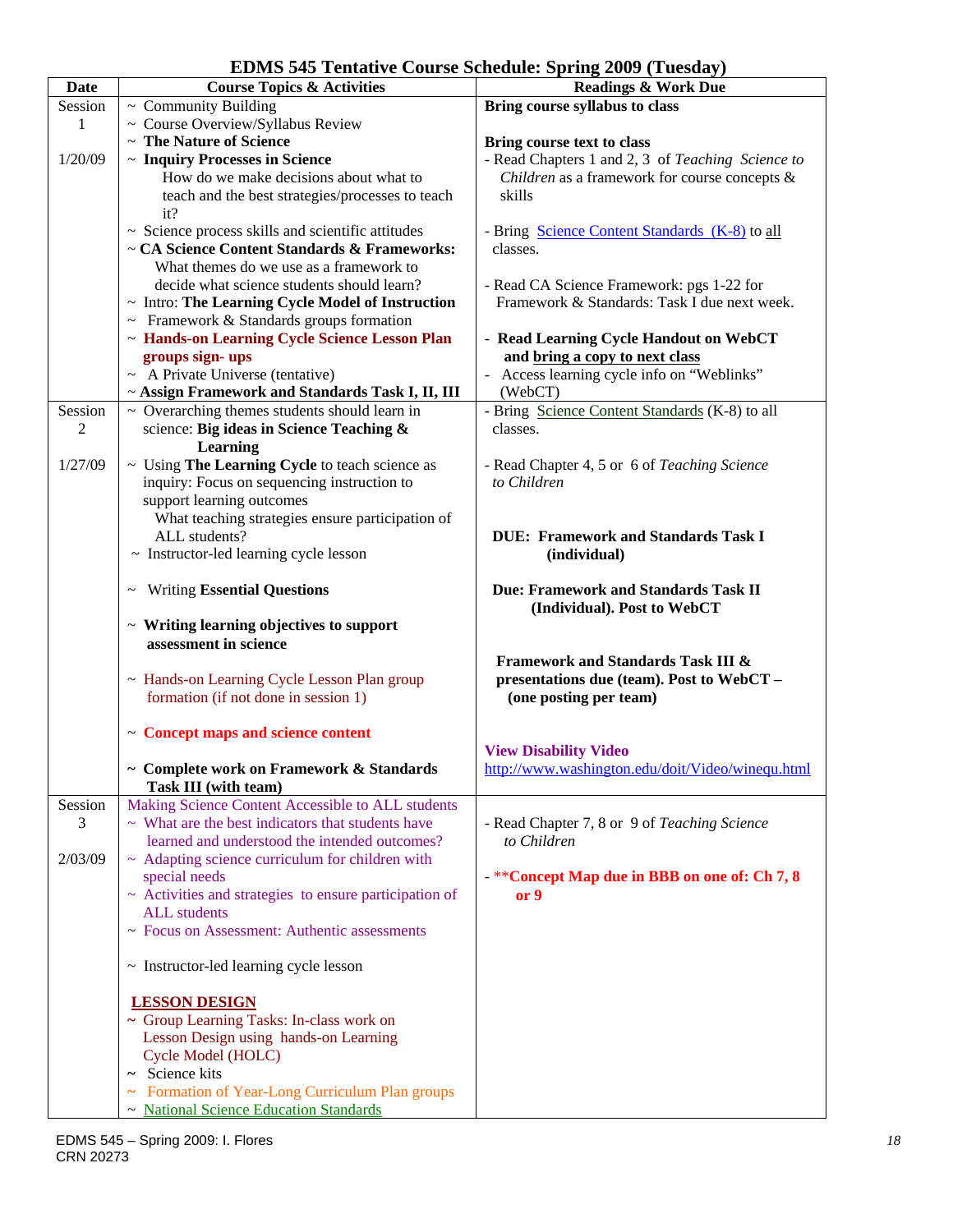| Session<br>$\overline{4}$ | ~ Teaching Science to English Learners                                                                                     | - Read Chapter 10, 11, or 12 of Teaching Science<br>to Children                                                  |
|---------------------------|----------------------------------------------------------------------------------------------------------------------------|------------------------------------------------------------------------------------------------------------------|
|                           | ~ Intro: Developing Science WebQuests                                                                                      |                                                                                                                  |
| 2/10/09                   | & Technology                                                                                                               | ** Concept Map Due In BBB on one of: Ch. 10,                                                                     |
|                           |                                                                                                                            | 11, or 12                                                                                                        |
|                           | $\sim$ Instructor-led learning cycle lesson                                                                                |                                                                                                                  |
|                           | $\sim$ Safety guidelines for the science classroom                                                                         | <b>***Learning Cycle Lesson Presentations:</b><br>Teams $1, 2, 3, \& 4$ . Post to WebCT—one<br>posting per team. |
|                           | ~ Developing and Planning Year-Long Science<br><b>Curriculum: Planning Units of Instruction</b>                            |                                                                                                                  |
| Session<br>5              | $\sim$ Integrating writing into science activities                                                                         | - Read Chapter 14, 15, or 16 of Teaching Science<br>to Children                                                  |
|                           | ~ Instructor-led learning cycle lesson                                                                                     |                                                                                                                  |
| 2/17/09                   |                                                                                                                            | - ** Concept Map due in BBB on one of: Ch. 14,                                                                   |
|                           | - In-class work on Year Long Curriculum Plans:<br><b>Science Units</b>                                                     | 15, or 16                                                                                                        |
|                           |                                                                                                                            | <b>***Learning Cycle Lesson Presentations:</b>                                                                   |
|                           | ~ Science Fairs/Exploratorium and the Inquiry                                                                              | Teams 5, 6, & 7. Post to WebCT--one                                                                              |
|                           | <b>Model</b>                                                                                                               | posting per team.                                                                                                |
| Session                   |                                                                                                                            | - Read Chapter 17, 18 or 19 of Teaching Science                                                                  |
| 6                         | $\sim$ Instructor-led learning cycle lesson                                                                                | to Children                                                                                                      |
|                           |                                                                                                                            |                                                                                                                  |
| 2/24/09                   | - In-class work on Year Long Curriculum Plans:<br><b>Science Units</b>                                                     | -**Concept Map due in BBB on one of Ch. 17,<br>18, or 19                                                         |
|                           |                                                                                                                            | *** Learning Cycle Lesson Presentations:<br>Teams 8, 9, & 10. Post to WebCT--one<br>posting per team.            |
|                           |                                                                                                                            |                                                                                                                  |
| Session                   |                                                                                                                            | <b>Science Exploratorium LPs due in folders</b>                                                                  |
| 7                         | ~ Tentative: Computer Lab Time                                                                                             |                                                                                                                  |
| 3/03/09                   | ~ Science Fair Exploratorium Presentations at<br><b>Alvin Dunn Elementary Tentative</b><br><b>Grade level and time TBD</b> | <b>Post Science Exploratorium LP to WebCT-one</b><br>per team                                                    |
|                           |                                                                                                                            | <b>*** DUE: Learning Cycle Lesson Drawings and</b><br><b>Explanations Composition Book</b>                       |
| Session                   |                                                                                                                            |                                                                                                                  |
| $8\,$                     | ~ Curriculum Plan Sharing/Presentations                                                                                    | - Year-Long Science Curriculum Plan (4 Units)                                                                    |
|                           | ~ Course Wrap-Up                                                                                                           | Due-Post to WebCT as ONE complete Plan                                                                           |
| 3/10/09                   | $\sim$ Course Evaluations                                                                                                  | (1 team member posts)                                                                                            |
|                           |                                                                                                                            |                                                                                                                  |
|                           |                                                                                                                            |                                                                                                                  |

*\*\* Choose two Concept Maps to submit according to the assigned dates for text readings chapters in course schedule. \*\*\*BBB = Big Blue Book*